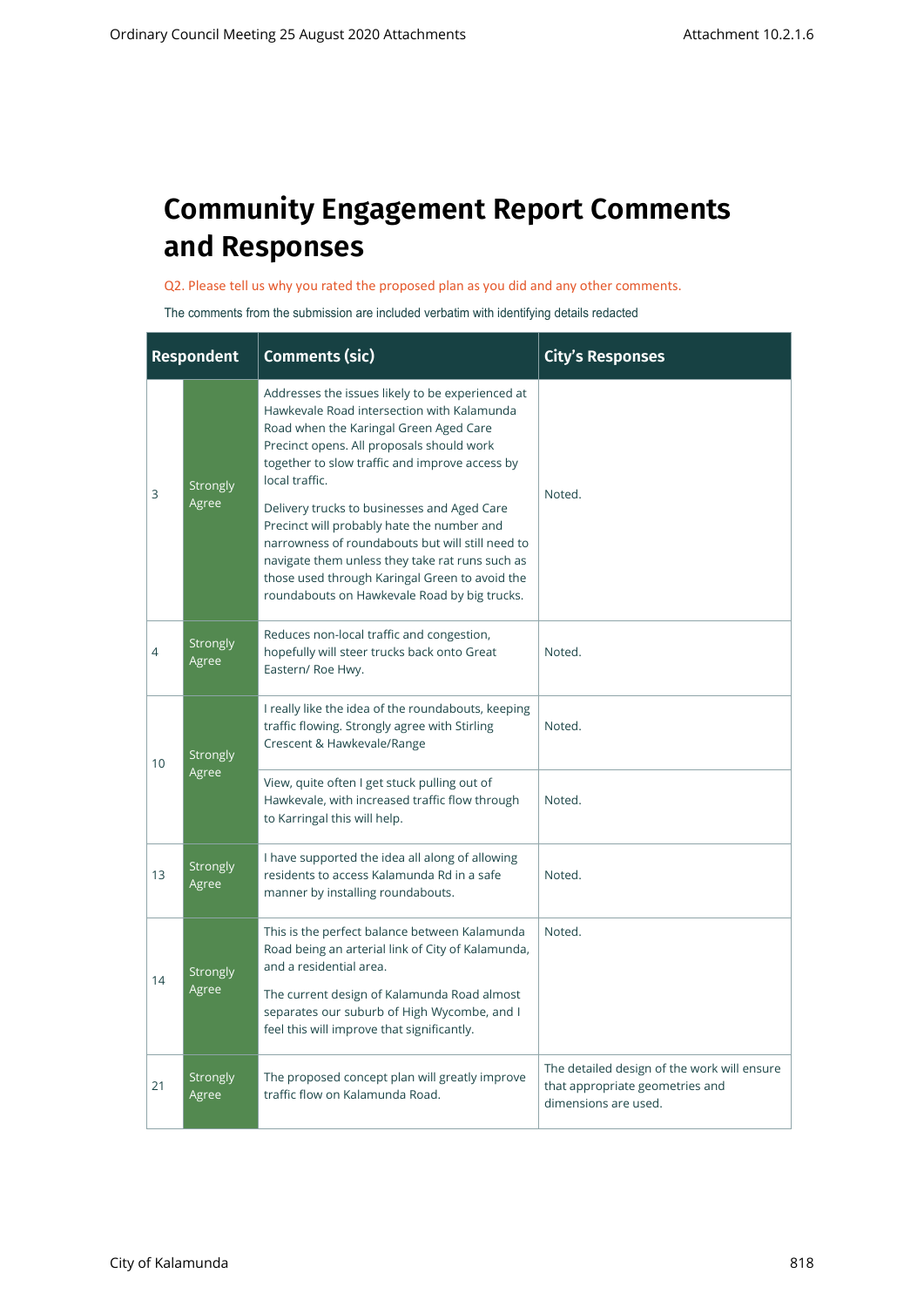| <b>Respondent</b>                                                                                                                                                                                                                                                                                |                                                                                                                                                                                                        | <b>Comments (sic)</b>                                                                                                                                                                                                                                 | <b>City's Responses</b>                                                                                                                                                                                          |
|--------------------------------------------------------------------------------------------------------------------------------------------------------------------------------------------------------------------------------------------------------------------------------------------------|--------------------------------------------------------------------------------------------------------------------------------------------------------------------------------------------------------|-------------------------------------------------------------------------------------------------------------------------------------------------------------------------------------------------------------------------------------------------------|------------------------------------------------------------------------------------------------------------------------------------------------------------------------------------------------------------------|
|                                                                                                                                                                                                                                                                                                  | I suggest that the proposed new roundabout at<br>Stirling Crescent be brought forward to was<br>congestion at that point.                                                                              |                                                                                                                                                                                                                                                       | The timing of work will be dependent on<br>both traffic modelling and funding.                                                                                                                                   |
| 22                                                                                                                                                                                                                                                                                               | Strongly<br>Agree                                                                                                                                                                                      | Will improve access to Kalamunda Rd for local<br>residents, slow the traffic, safer for pedestrians<br>and will look prettier and more like a town<br>centre.                                                                                         | Noted.                                                                                                                                                                                                           |
| 29                                                                                                                                                                                                                                                                                               | Strongly<br>Agree                                                                                                                                                                                      | Anything to improve traffic flow and conditions<br>on Kalamunda Road will be a benefit as it only<br>needs one bus to stop near Newburn<br>Road/Chipping Road and it's chaos.                                                                         | Noted.                                                                                                                                                                                                           |
| 30                                                                                                                                                                                                                                                                                               | Kalamunda Road desparately needs sorted as<br>very very busy. Footpaths & bike lane are<br>Strongly<br>desparately needed. We have no way of leaving<br>Agree<br>High Wycombe safely on a push bike.   |                                                                                                                                                                                                                                                       | The designs include improved pedestrian<br>and cycling infrastructure.                                                                                                                                           |
| 33                                                                                                                                                                                                                                                                                               | Strongly<br>Agree                                                                                                                                                                                      | Shire needs + MRD also need to address the use<br>of Kalamunda Rd (from Abernethy - Roe Hwy)<br>being used by vehicles larger than 12.5m long<br>(unless for deliveries) there is a bypass built for<br>this purpose. (ie. Centurion for trucks etc). | The design will need to provide for 19<br>metre long vehicles that are able to travel<br>"as-of-right" without special permits.<br>The overall objective is to make the road<br>unattractive to through-traffic. |
| 35                                                                                                                                                                                                                                                                                               | Strongly<br>Agree                                                                                                                                                                                      | When going to Midland it is very difficult to turn<br>right onto Kalamunda Rd when coming from<br>Rangeview Rd. Roundabouts will help this a lot                                                                                                      | This is outside the study area. However<br>separate investigations are underway for<br>Midland Road.                                                                                                             |
| 38                                                                                                                                                                                                                                                                                               | I live on the corner of Kalamunda Road and<br>Strongly<br>Stirling Cres and Id like to see the removal of big<br>trucks here and anything to slow traffic down as<br>Agree<br>this corner is dangerous |                                                                                                                                                                                                                                                       | Noted.                                                                                                                                                                                                           |
| I think it is all long overdue! Also the lake at the<br>back of the retirement village corner of<br>Abernethy Rd & Kalamunda needs a wall built to<br>Strongly<br>39<br>block off traffic noise, there is zero serenity<br>Agree<br>when your sitting on park bench there! Check it<br>yourself! |                                                                                                                                                                                                        | Noted. This feedback will be provided to<br>Main Roads WA for consideration with the<br>Abernethy Road upgrades.                                                                                                                                      |                                                                                                                                                                                                                  |
| 41                                                                                                                                                                                                                                                                                               | Strongly<br>Agree                                                                                                                                                                                      | All proposals appear to be improvements                                                                                                                                                                                                               | Noted.                                                                                                                                                                                                           |
| 43                                                                                                                                                                                                                                                                                               | Strongly<br>Agree                                                                                                                                                                                      | Slows down the traffic so it is a safer. Might stop<br>trucks using it as a thoroughfare                                                                                                                                                              | Noted.                                                                                                                                                                                                           |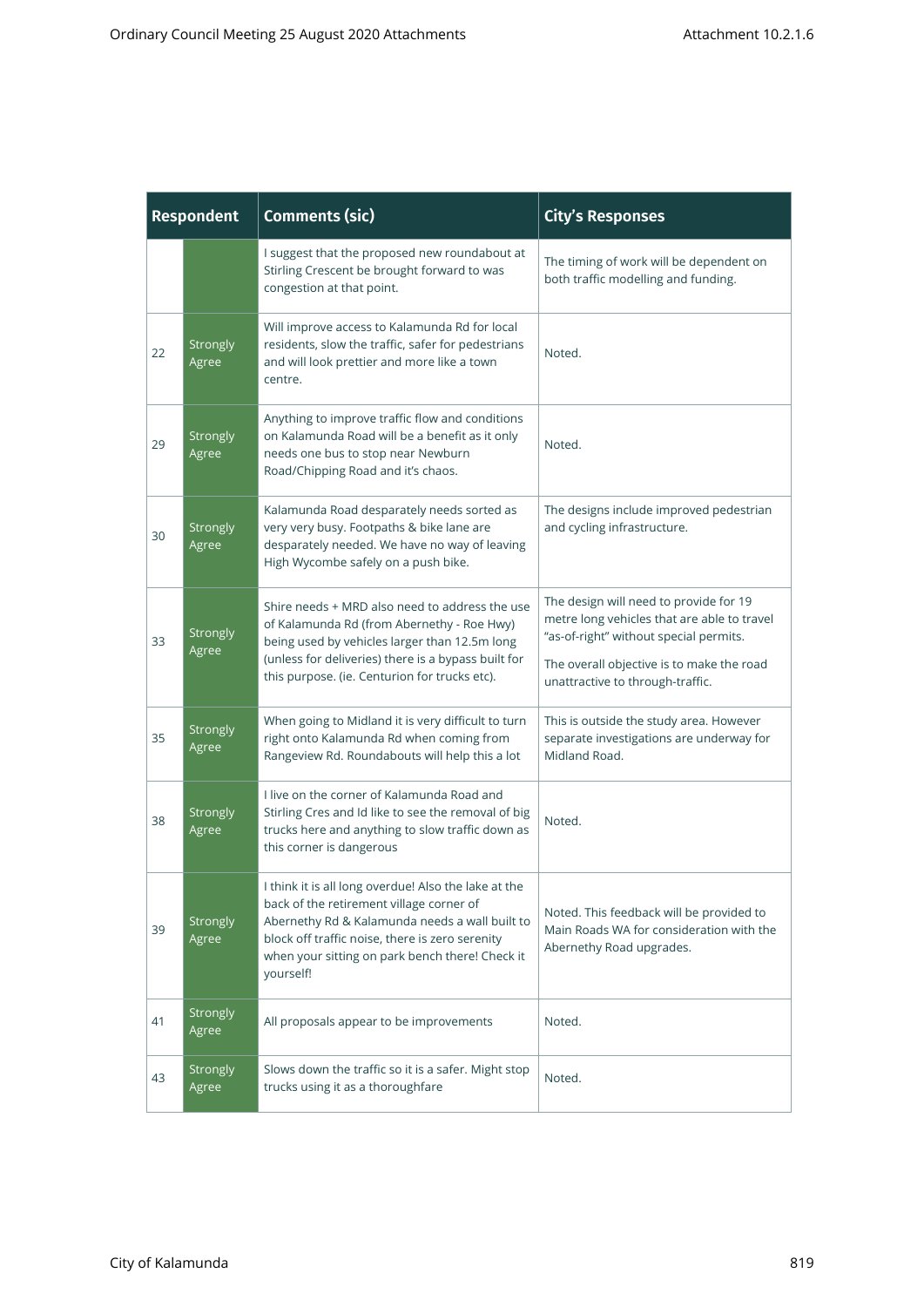| <b>Respondent</b> |                                                                                                                                    | <b>Comments (sic)</b>                                                                                                                                                                                                                                                                                                                                                                               | <b>City's Responses</b>                                                                                                                                                                                                                                                                                  |  |
|-------------------|------------------------------------------------------------------------------------------------------------------------------------|-----------------------------------------------------------------------------------------------------------------------------------------------------------------------------------------------------------------------------------------------------------------------------------------------------------------------------------------------------------------------------------------------------|----------------------------------------------------------------------------------------------------------------------------------------------------------------------------------------------------------------------------------------------------------------------------------------------------------|--|
| 45                | Very happy to close Fernan Road speeding cars<br>trucks parked on corner dangerous when driving<br>into street from Kalamunda Road |                                                                                                                                                                                                                                                                                                                                                                                                     | Noted.                                                                                                                                                                                                                                                                                                   |  |
| 6                 | <b>Mostly</b><br>Agree                                                                                                             | I think some of the intersection upgrades could<br>be improved on.                                                                                                                                                                                                                                                                                                                                  | During detailed design the City will consult<br>with the nearby community to ensure the<br>designs are appropriate.                                                                                                                                                                                      |  |
| 11                | <b>Mostly</b><br>Agree                                                                                                             | Why traffic lights instead of pedestrian crossing? I<br>am going to suggest, AGAIN, that roundabouts<br>are designed to slow traffic, so that traffic from all<br>directions have an equal chance to enter, and<br>that with traffic slowed there should be no need<br>to use lights to allow pedestrians to cross.                                                                                 | Traffic lights are not proposed. Pedestrian<br>crossing lights ("Pelican crossings") will only<br>be installed if (and when) the pedestrian<br>numbers and traffic factors require it.                                                                                                                   |  |
|                   |                                                                                                                                    | The single lane with cycle path and wide foot<br>path is ideal.                                                                                                                                                                                                                                                                                                                                     | Noted.                                                                                                                                                                                                                                                                                                   |  |
| 15                | Mostly<br>Agree                                                                                                                    | Trucks need to be stopped from using<br>Kalamunda road as a cut through. The state<br>government spent money so trucks could use<br>Abernethy and great eastern bypass, not<br>Kalamunda road as a short cut.                                                                                                                                                                                       | Noted. The City of Kalamunda is working<br>with the City of Swan and Main Roads WA<br>on the planning for the changes arising<br>from the Great Eastern Highway Upgrades.<br>The designs are expected to discourage<br>through traffic but must support local<br>heavy vehicles such as delivery trucks. |  |
| 16                | <b>Mostly</b><br>Agree                                                                                                             | These fixes will slow the traffic and make it safer<br>to get onto Kalamunda Rd and in and out of the<br>shops all sounds good.                                                                                                                                                                                                                                                                     | Noted                                                                                                                                                                                                                                                                                                    |  |
| 17                | <b>Mostly</b><br>Agree                                                                                                             | I do not agree with all submissions.                                                                                                                                                                                                                                                                                                                                                                | During detailed design the City will consult<br>with the nearby community to ensure the<br>designs are appropriate.                                                                                                                                                                                      |  |
| 23                | Mostly<br>Agree                                                                                                                    | [Left blank]                                                                                                                                                                                                                                                                                                                                                                                        |                                                                                                                                                                                                                                                                                                          |  |
| 24                | <b>Mostly</b><br>Agree                                                                                                             | It will be a wait and see. Heavy haulage and<br>articulated vehicles need to be strictly controlled<br>through HW only delivery vehicles to the<br>shopping centre and petrol deliveries to service<br>station. Buses The proposed Industrial<br>Development on Stirling the traffic flow should<br>be restricted to using Adelaide in and out.<br>Stirling Adelaide to Kalamunda very restrictive. | The designs are expected to discourage<br>through traffic but must support local<br>heavy vehicles such as delivery trucks.<br>Adelaide Street and Stirling Crescent<br>options are being investigated separately.                                                                                       |  |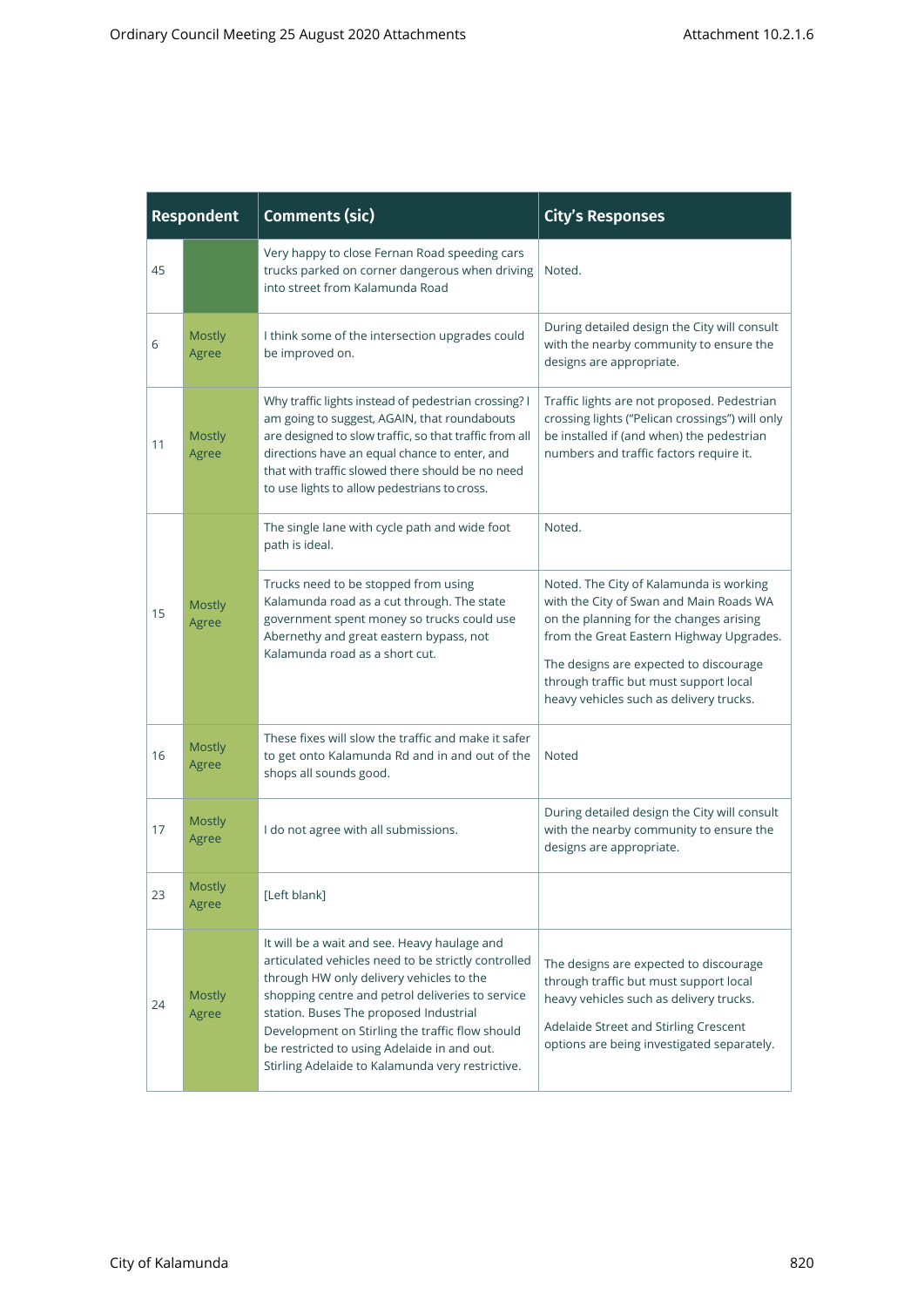| <b>Respondent</b> |                        | <b>Comments (sic)</b>                                                                                                                                                                                                                                                      | <b>City's Responses</b>                                                                                                                                                                                                                                                                                                                                                                                                                                 |
|-------------------|------------------------|----------------------------------------------------------------------------------------------------------------------------------------------------------------------------------------------------------------------------------------------------------------------------|---------------------------------------------------------------------------------------------------------------------------------------------------------------------------------------------------------------------------------------------------------------------------------------------------------------------------------------------------------------------------------------------------------------------------------------------------------|
|                   |                        | Speed should be 50. If Canning through<br>Kalamunda the same speed through, HW should<br>be the same.                                                                                                                                                                      | A speed zone review has been requested<br>from Main Roads WA for the section beside<br>the shopping centre. Main Roads WA are<br>the authority for speed zoning in WA. Main<br>Roads WA have declined the request due to<br>the nature of the road being one-sided in<br>terms of retail activity (one of many factors<br>they consider).<br>With regards to the rest of the plan, at this<br>time there is no intention to change the<br>speed zoning. |
| 25                | <b>Mostly</b><br>Agree | It would be strange to have 2 roundabouts so<br>close together at Rangeview and Cyril road.<br>Surely it would impede the flow of traffic!                                                                                                                                 | The detailed design of the work will ensure<br>that appropriate geometries and<br>dimensions are used.                                                                                                                                                                                                                                                                                                                                                  |
| 26                | <b>Mostly</b><br>Agree | Have no problem with the plans for Kalamunda<br>Rd except the dust Main Roads is creating. I live                                                                                                                                                                          | Noted.                                                                                                                                                                                                                                                                                                                                                                                                                                                  |
| 28                | <b>Mostly</b><br>Agree | [Left blank]                                                                                                                                                                                                                                                               |                                                                                                                                                                                                                                                                                                                                                                                                                                                         |
| 31                | <b>Mostly</b><br>Agree | I am against the proposal to Rangeview Rd<br>Access to Kalamunda Rd. I believe this will<br>encourage more people to use Rangeview Road<br>as their thoroughfare rather than Edney Rd. As a<br>resident with young children I don't want<br>increased traffic on Rangeview | With other improvements to the wider road<br>network, the City expects only local traffic<br>(to this area of High Wycombe) to use local<br>roads.                                                                                                                                                                                                                                                                                                      |
| 36                | <b>Mostly</b><br>Agree | Too many roundabouts in small distance. May<br>impede traffic flow leaving Roe Hwy                                                                                                                                                                                         | The detailed design of the work will ensure<br>that appropriate geometries and<br>dimensions are used.                                                                                                                                                                                                                                                                                                                                                  |
| 37                | <b>Mostly</b><br>Agree | As a resident of, I am concerned more through<br>traffic in an already busy street; more danger for  <br>our local children on roads as they play in parks<br>and community centre                                                                                         | The proposals should not have a notable<br>impact on traffic numbers in the residential<br>streets (beyond Kalamunda Road), and will<br>deter through-traffic.                                                                                                                                                                                                                                                                                          |
| 40                | <b>Mostly</b><br>Agree | All good except roundabout @ Cyril<br>Road/Kalamunda Road too many roundabouts<br>too close together with range court/Frenan rd<br>lights no good will stop traffic flow how about an<br>overpass                                                                          | The detailed design of the work will ensure<br>that appropriate geometries and<br>dimensions are used.                                                                                                                                                                                                                                                                                                                                                  |
| 44                | <b>Mostly</b><br>Agree | It is more difficult to do a right turn out of<br>Hawkevale + Rangeview Rd and it will be worse<br>when the Rowe + Kalamunda Rd intersection is                                                                                                                            | The roundabout will mean drivers will only<br>need to contend with traffic from the right,<br>and not from both directions as is currently<br>the case.                                                                                                                                                                                                                                                                                                 |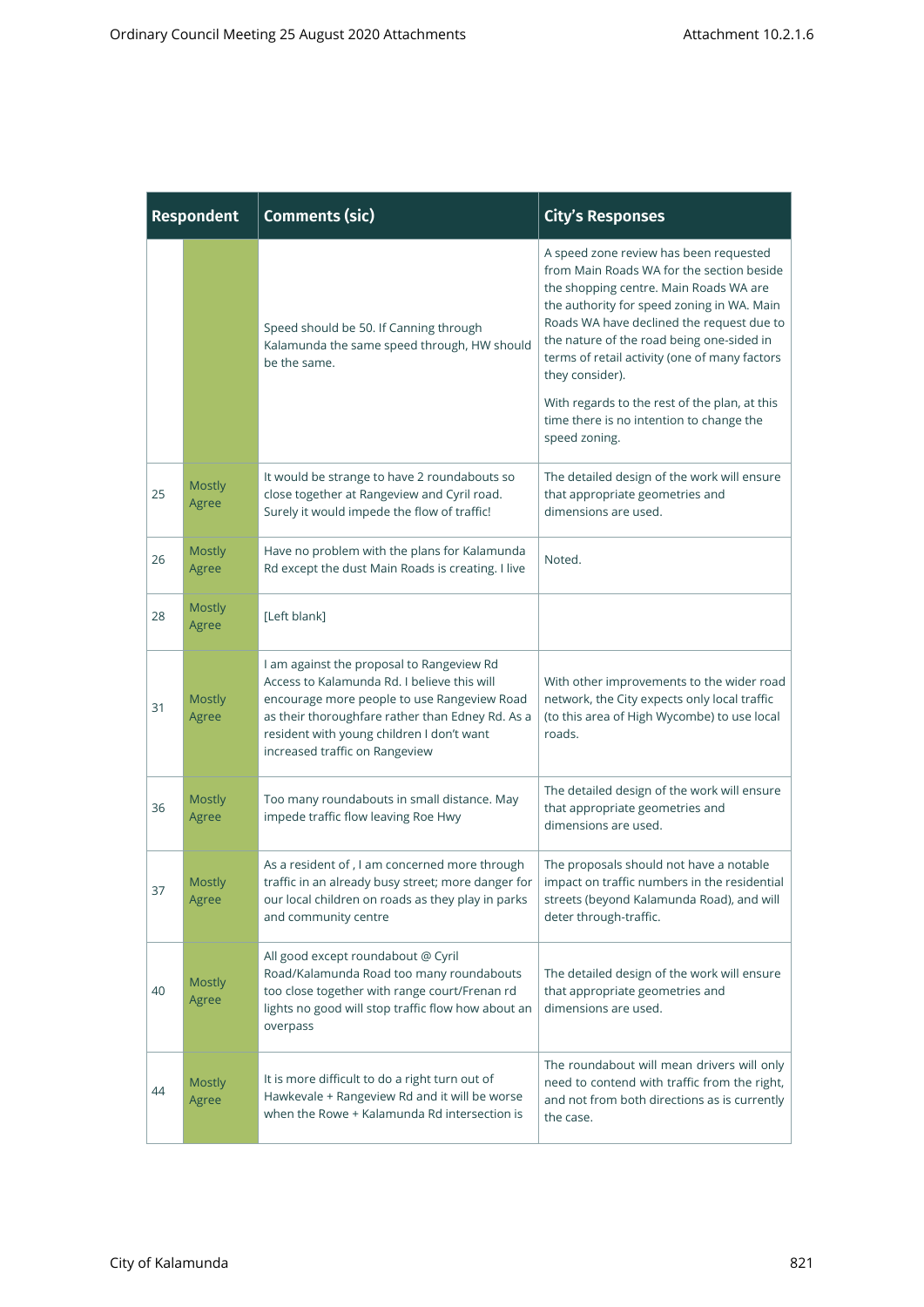|    | <b>Respondent</b>                                                                                              | <b>Comments (sic)</b>                                                                                                                                                                                                                                                                                                                                                                                                                                               | <b>City's Responses</b>                                                                                                                                                                                                                                                                                                                                                                      |
|----|----------------------------------------------------------------------------------------------------------------|---------------------------------------------------------------------------------------------------------------------------------------------------------------------------------------------------------------------------------------------------------------------------------------------------------------------------------------------------------------------------------------------------------------------------------------------------------------------|----------------------------------------------------------------------------------------------------------------------------------------------------------------------------------------------------------------------------------------------------------------------------------------------------------------------------------------------------------------------------------------------|
|    |                                                                                                                | complete because now the light hold up the<br>traffic                                                                                                                                                                                                                                                                                                                                                                                                               |                                                                                                                                                                                                                                                                                                                                                                                              |
| 46 | <b>Mostly</b><br>Agree                                                                                         | Ok in principle but could be improved on by this<br>year (2020) placing 50kph restriction signs ON<br>Kalamunda Road because soon traffic will come<br>fast freely off new interchange with Roe Highway                                                                                                                                                                                                                                                             | A speed zone review adjacent to the<br>shopping centre has been completed and<br>sent to Main Roads WA, the authority for<br>speed zoning in WA. Main Roads WA have<br>declined the request due to the nature of<br>the road being one-sided in terms of retail<br>activity (one of many factors they consider).<br>Other parts of Kalamunda Road would also<br>not qualify for a reduction. |
| 47 | <b>Mostly</b><br>Agree                                                                                         | That is a lot of roundabouts! Would have liked<br>an explanation of the (reason) plans for<br>Kalamunda Road ie. Reduce traffic flow in<br>keeping as a suburb? This would make the road<br>less of an arterial road. Is this the plan? A lot of<br>trucks use this section of the road & would<br>damage roundabouts very quickly.                                                                                                                                 | This purpose is explained in the reports.                                                                                                                                                                                                                                                                                                                                                    |
| 5  | <b>Neutral</b>                                                                                                 | Some proposals are very sensible (e.g.<br>realignment and roundabout at Range Ct), while<br>others are excessive and unnecessary (e.g.<br>roundabouts at Cyril Rd and Stirling Cres.)                                                                                                                                                                                                                                                                               | The intersection designs are based on<br>traffic modelling and crash history.                                                                                                                                                                                                                                                                                                                |
| 19 | <b>Neutral</b>                                                                                                 | The more slow points on Kalamunda Rd will<br>force traffic to use Abernethy Rd or the G E<br>Bypass to Roe H/Way. The more slow points the<br>less H/D traffic.                                                                                                                                                                                                                                                                                                     | Noted.                                                                                                                                                                                                                                                                                                                                                                                       |
| 1  | Kalamunda Rd is and should be used as a higher<br><b>Mostly</b><br>capacity distributor rd.<br><b>Disagree</b> |                                                                                                                                                                                                                                                                                                                                                                                                                                                                     | The current plan is based on community<br>feedback in 2019 and endorsed by Council<br>to proceed as a low capacity main street in<br>July 2019.                                                                                                                                                                                                                                              |
| 2  | <b>Mostly</b><br><b>Disagree</b>                                                                               | Too many roundabouts along Kalamunda road.<br>The existing one at Newburn was poorly<br>designed and drivers regularly encounter issues.<br>Many drivers STILL don't know how to navigate<br>them. Truck drivers mostly mount them as the<br>design is too tight for them. There will still be<br>plenty of trucks using Kalamunda Road due to<br>the industrial estates at Stirling Cr and Adelaide<br>Streets. It'll become more troublesome with<br>roundabouts. | Roundabouts are considered to be an<br>effective traffic calming treatment that<br>improve road safety while enabling efficient<br>traffic flow at intersections.<br>Some roundabouts are designed with an<br>inner "annulus" that is for trucks and other<br>large vehicles to drive over.<br>Adelaide Street and Stirling Crescent<br>options are being investigated separately.           |
| 7  | <b>Mostly</b><br><b>Disagree</b>                                                                               | Upset about travelling northbound.                                                                                                                                                                                                                                                                                                                                                                                                                                  | These intersections are far apart. It is not<br>clear from the comment what the issue is.<br>A roundabout at Range Court should                                                                                                                                                                                                                                                              |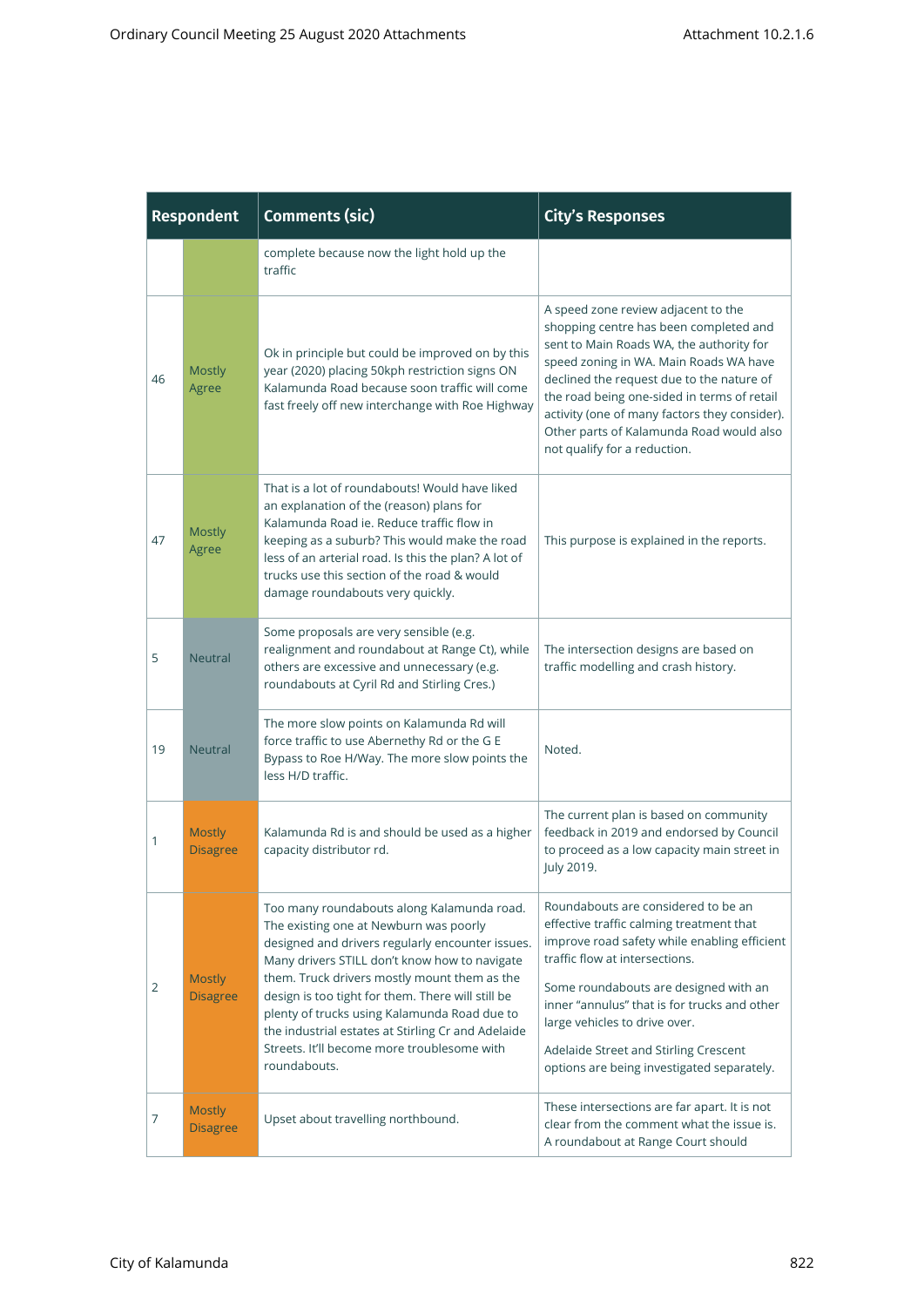|                | <b>Respondent</b>                                                                                                                                                                                                                                                                                                                                                                                                                                                                                                                                                                                                                                                                                                                                                                                                                                                                                                                                                                                                                                                                                                                                                                                                                                                                                                                                                                                                                                                                                                                                                                                                      | <b>Comments (sic)</b>                                                                                                                                                                                                                                                                                                       | <b>City's Responses</b>                                                                                                                                                                                               |
|----------------|------------------------------------------------------------------------------------------------------------------------------------------------------------------------------------------------------------------------------------------------------------------------------------------------------------------------------------------------------------------------------------------------------------------------------------------------------------------------------------------------------------------------------------------------------------------------------------------------------------------------------------------------------------------------------------------------------------------------------------------------------------------------------------------------------------------------------------------------------------------------------------------------------------------------------------------------------------------------------------------------------------------------------------------------------------------------------------------------------------------------------------------------------------------------------------------------------------------------------------------------------------------------------------------------------------------------------------------------------------------------------------------------------------------------------------------------------------------------------------------------------------------------------------------------------------------------------------------------------------------------|-----------------------------------------------------------------------------------------------------------------------------------------------------------------------------------------------------------------------------------------------------------------------------------------------------------------------------|-----------------------------------------------------------------------------------------------------------------------------------------------------------------------------------------------------------------------|
|                |                                                                                                                                                                                                                                                                                                                                                                                                                                                                                                                                                                                                                                                                                                                                                                                                                                                                                                                                                                                                                                                                                                                                                                                                                                                                                                                                                                                                                                                                                                                                                                                                                        | The only way I will accept a roundabout at Range<br>Ct is if there is a ramp on Maidavale Rd<br>northbound built prior!                                                                                                                                                                                                     | improve north-bound connectivity as<br>drivers will be able to exit onto Kalamunda<br>Road at a roundabout.                                                                                                           |
| 8              | <b>Mostly</b><br><b>Disagree</b>                                                                                                                                                                                                                                                                                                                                                                                                                                                                                                                                                                                                                                                                                                                                                                                                                                                                                                                                                                                                                                                                                                                                                                                                                                                                                                                                                                                                                                                                                                                                                                                       | I believe that the trucks that use Kalamunda Rd<br>are the reason the road is in such a bad state. As<br>it is well known that roundabouts detour<br>speeding & also excessive truck usage,<br>Kalamunda Rd, I believe, needs a roundabout at<br>both ends, Stirling and also Range view to make<br>an impact of road uses. | The road itself is not in poor condition.<br>Noted support of the roundabouts.                                                                                                                                        |
| 9              | Why close Fernan? I am waiting for the day there<br>is an accident at Stirling Crescent and Wittenoon<br>Roads, these 2 intersections need a roundabout<br>more urgently than Fernan Road, Cyril Road and<br><b>Mostly</b><br>the all the tree scraping. The roundabout at<br><b>Disagree</b><br>Range Court and Hawkevale Road is a long time<br>coming. Range View Road should be a left hand<br>turn only.<br>Kalamunda Road is a main thoroughfare & in<br>approx 1.5 km between Roe Highway & Stirling<br>Crescent you plan to introduce a further 3<br>roundabouts (in addition to the one already at<br>Newburn Rd/Kalamunda Rd) & a pedestrian<br>crossing.<br><b>Mostly</b><br>Based on the size of the road at present they will<br><b>Disagree</b><br>be relatively small in size and all they will do is<br>create bottle necks where drivers are required<br>to stop-wait-start, have to deal with/give way to<br>traffic from multiple directions, and/or take<br>unnecessary risks to get on to the roundabout<br>which may or may not be due to their or other<br>driver's frustrations. So how is this going to ease<br>congestion or improve traffic flow?<br>No need for a), b) or e). No need from 2025 for<br><b>Mostly</b><br>b. No need from 2035 for b) as you guys have<br><b>Disagree</b><br>moved this intersection three times already.<br>There is one corner you forgot to mention - Cnr<br>Plover Rd and Maida Vale Rd- where "KEEP LEFT"<br><b>Mostly</b><br>sign should be raised extensively so cars do not<br><b>Disagree</b><br>do a "U" turn and disrupt traffic- this happens on |                                                                                                                                                                                                                                                                                                                             | As the project planning proceeds to<br>detailed design, there will be specific<br>consultation with the community regarding<br>the Fernan Road closure and the<br>Hawkevale-Rangeview-Range intersection<br>proposal. |
|                |                                                                                                                                                                                                                                                                                                                                                                                                                                                                                                                                                                                                                                                                                                                                                                                                                                                                                                                                                                                                                                                                                                                                                                                                                                                                                                                                                                                                                                                                                                                                                                                                                        |                                                                                                                                                                                                                                                                                                                             | The current plan is based on community<br>feedback in 2019 and endorsed by Council<br>to proceed as a low capacity main street in<br>July 2019.                                                                       |
| 12<br>18<br>27 |                                                                                                                                                                                                                                                                                                                                                                                                                                                                                                                                                                                                                                                                                                                                                                                                                                                                                                                                                                                                                                                                                                                                                                                                                                                                                                                                                                                                                                                                                                                                                                                                                        |                                                                                                                                                                                                                                                                                                                             | As the project planning proceeds to<br>detailed design, there will be specific<br>consultation with the community regarding<br>the intersection designs.<br>The intention is to design full sized<br>roundabouts.     |
|                |                                                                                                                                                                                                                                                                                                                                                                                                                                                                                                                                                                                                                                                                                                                                                                                                                                                                                                                                                                                                                                                                                                                                                                                                                                                                                                                                                                                                                                                                                                                                                                                                                        |                                                                                                                                                                                                                                                                                                                             | According to aerial images, Range Court<br>this was open when originally constructed,<br>and then before or around 1995 was<br>closed.                                                                                |
|                |                                                                                                                                                                                                                                                                                                                                                                                                                                                                                                                                                                                                                                                                                                                                                                                                                                                                                                                                                                                                                                                                                                                                                                                                                                                                                                                                                                                                                                                                                                                                                                                                                        | a daily basis.                                                                                                                                                                                                                                                                                                              | This intersection is outside the study area.<br>The City is however planning to make<br>improvements to this intersection.                                                                                            |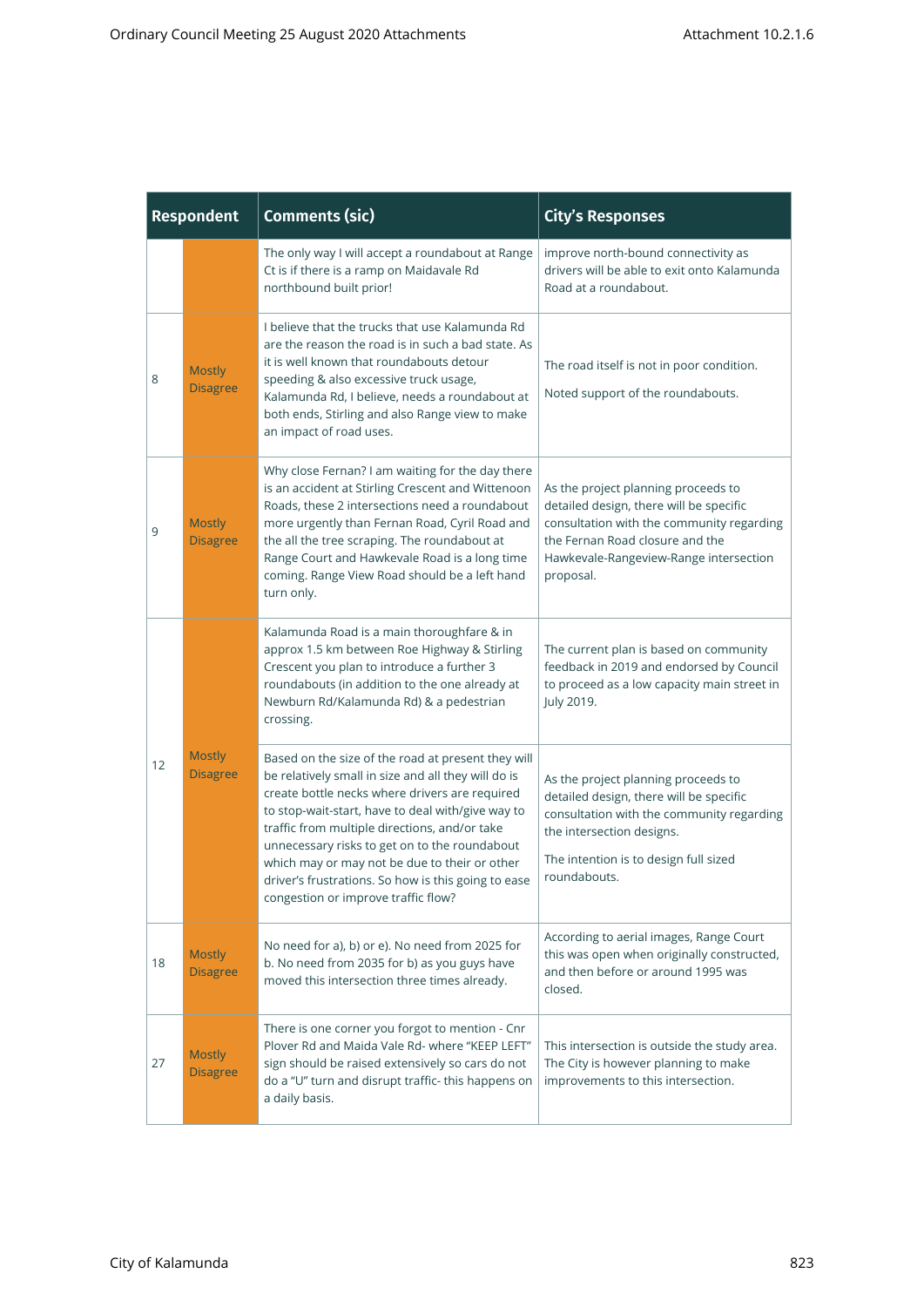- 1

| <b>Respondent</b> |                                                                                                                                                                                                                                                                                                                                                                                                                                                                                                          |                                    | Comments (sic)                                                                                                                                                                                                                                                        | <b>City's Responses</b>                                                                                                                                                                 |  |
|-------------------|----------------------------------------------------------------------------------------------------------------------------------------------------------------------------------------------------------------------------------------------------------------------------------------------------------------------------------------------------------------------------------------------------------------------------------------------------------------------------------------------------------|------------------------------------|-----------------------------------------------------------------------------------------------------------------------------------------------------------------------------------------------------------------------------------------------------------------------|-----------------------------------------------------------------------------------------------------------------------------------------------------------------------------------------|--|
| 34                |                                                                                                                                                                                                                                                                                                                                                                                                                                                                                                          | <b>Mostly</b><br><b>Disagree</b>   | We don't believe Kalamunda Road needs all<br>those roundabouts, especially Cyril road and<br>Stirling Crescent. Money should be spent<br>elsewhere, namely the back intersection on the<br>Maida Vale Road off ramp. We can't even get our<br>trees trimmed properly. | The City has appointed a contractor to<br>construct improvements at the Roe<br>Highway off ramp intersection with Maida<br>Vale Road. The work is expected to start in<br>January 2021. |  |
|                   | Due to McDonalds 24 hour operation noise from<br>V8 cars reving & speeding down Kalamunda Rd<br>towards Abernethy Rd all hours of the night, I<br>feel it should be a priority!! A roundabout at<br>Stirling Cres may deter them from skidding at<br><b>Mostly</b><br>42<br>high speed up the road. I am sure you could<br><b>Disagree</b><br>confirm this by placing a noise meter at one of<br>the houses across from McDonalds.<br>Roundabout may slow hoons coming out of<br>McDonalds late at night |                                    |                                                                                                                                                                                                                                                                       | Noted.                                                                                                                                                                                  |  |
|                   | 20                                                                                                                                                                                                                                                                                                                                                                                                                                                                                                       | <b>Strongly</b><br><b>Disagree</b> | I don't want any roundabouts on Kalamunda Rd<br>and leave Range View Rd.                                                                                                                                                                                              | Noted. Roundabouts are considered to be<br>an effective traffic calming treatment that<br>improve road safety while enabling efficient<br>traffic flow at intersections.                |  |
|                   | 32                                                                                                                                                                                                                                                                                                                                                                                                                                                                                                       | Strongly<br><b>Disagree</b>        | Need extra two lanes from Roe Hwy to<br>Abernathy Road. Still cannot understand why<br>this wasn't done during the last Kalamunda rd<br>upgrade. A roundabout at the Hawke Vale Road<br>intersection will lead to a horrendous increase in<br>traffic noise.          | The current plan is based on community<br>feedback in 2019 and endorsed by Council<br>to proceed as a low capacity main street in<br>July 2019.                                         |  |

|   | <b>Comments (sic)</b><br><b>Respondent</b>                                                                                                                                                                                                                                                                                                                             | <b>City's Responses</b>                                                                                                                                                                                                                                                                                                                                                                                             |
|---|------------------------------------------------------------------------------------------------------------------------------------------------------------------------------------------------------------------------------------------------------------------------------------------------------------------------------------------------------------------------|---------------------------------------------------------------------------------------------------------------------------------------------------------------------------------------------------------------------------------------------------------------------------------------------------------------------------------------------------------------------------------------------------------------------|
|   | Section 1: Between Abernethy and Wittenoom roads                                                                                                                                                                                                                                                                                                                       |                                                                                                                                                                                                                                                                                                                                                                                                                     |
| 9 | Why close Fernan? I am waiting for the day there is an<br>accident at Stirling Crescent and Wittenoon Roads, these 2<br>intersections need a roundabout more urgently than Fernan<br>Road, Cyril Road and the all the tree scraping. The<br>roundabout at Range Court and Hawkevale Road is a long<br>time coming. Range View Road should be a left hand turn<br>only. | As the project planning proceeds to detailed<br>design, there will be specific consultation<br>with the community regarding the Fernan<br>Road closure<br>The intersection designs are based on traffic<br>modelling and crash history. In this respect<br>Kalamunda-Wittenoom was considered to<br>be able to function effectively as T-<br>intersections.<br>Notable idea for left turn in to Range View<br>Road. |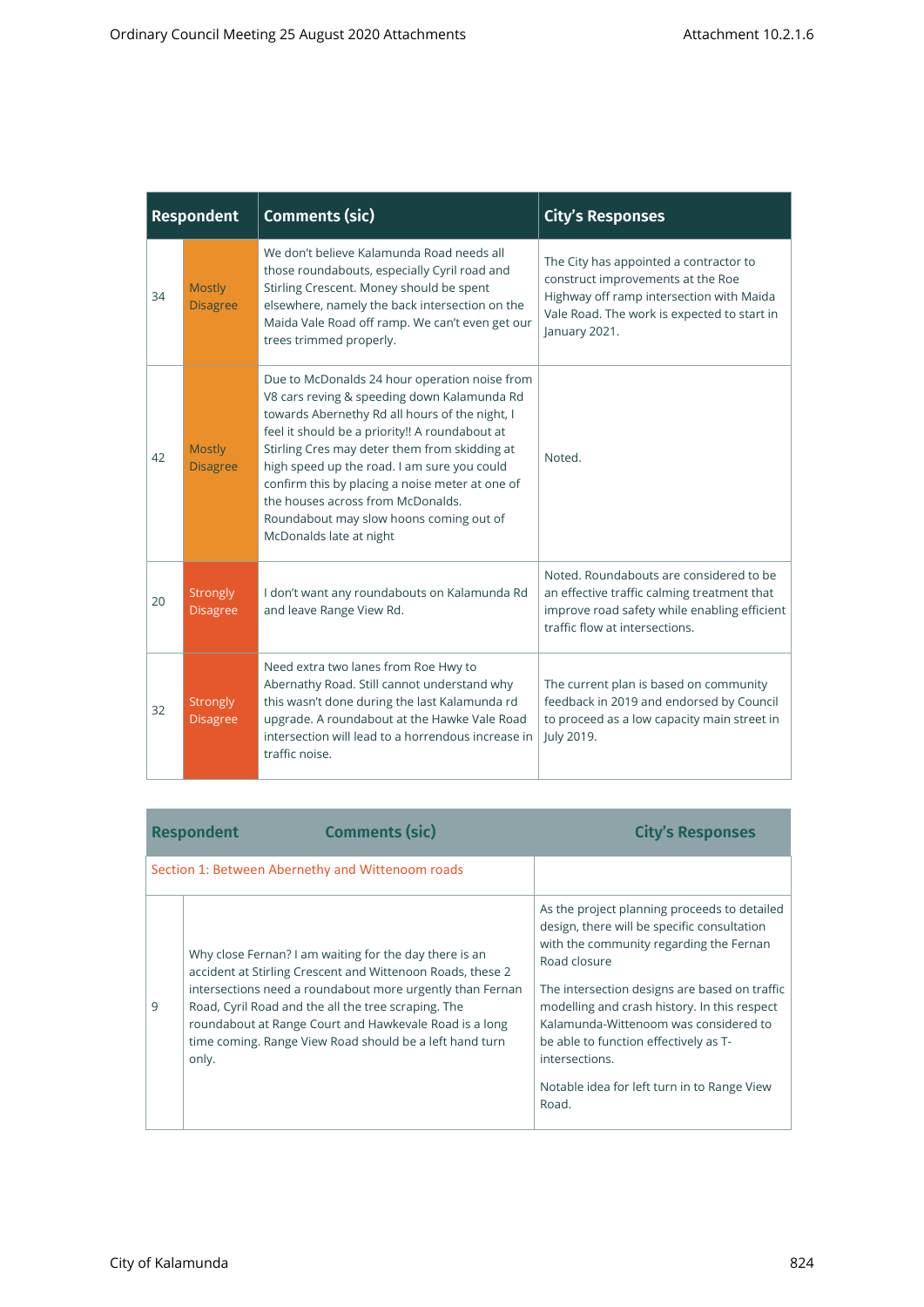and the control of the control of the control of the control of the control of

٠

a sa kacamatan ing Kabupatèn Kabupatèn Kabupatèn Kabupatèn Kabupatèn Kabupatèn Kabupatèn Kabupatèn Kabupatèn K

|                                                          | <b>Comments (sic)</b><br><b>Respondent</b>                                                                                                                                                                 | <b>City's Responses</b>                                                                                                                                                                            |
|----------------------------------------------------------|------------------------------------------------------------------------------------------------------------------------------------------------------------------------------------------------------------|----------------------------------------------------------------------------------------------------------------------------------------------------------------------------------------------------|
| 18                                                       | Roundabout on Stirling/Kalamunda                                                                                                                                                                           | Noted.                                                                                                                                                                                             |
| 19                                                       | Wittenoom Rd roundabout?                                                                                                                                                                                   | The intersection designs are based on traffic<br>modelling and crash history. In this respect<br>Kalamunda-Wittenoom was considered to<br>be able to function effectively as a T-<br>intersection. |
| 29                                                       | Good idea                                                                                                                                                                                                  | Noted.                                                                                                                                                                                             |
|                                                          | Section 1A: Between Abernethy Road and Stirling Crescent                                                                                                                                                   |                                                                                                                                                                                                    |
| 14                                                       | There needs to be a plan to ensure trucks using Stirling Cr get<br>to Roe Hwy via Abernethy when Stirling Cr at Roe Hwy closes.<br>Large, sometimes oversize trucks need to stay away from<br>Kalamunda Rd | Noted. The City of Kalamunda is working<br>with the City of Swan and Main Roads WA<br>on the planning for the changes arising<br>from the Great Eastern Highway Upgrades.                          |
| 19                                                       | Round about at Stirling Crs Section                                                                                                                                                                        | Noted.                                                                                                                                                                                             |
| 24                                                       | A round-a-bout at Stirling now not later                                                                                                                                                                   | Noted. The timing of work is based on<br>projected traffic growth in addition to other<br>factors.                                                                                                 |
| 29                                                       | Good idea                                                                                                                                                                                                  | Noted.                                                                                                                                                                                             |
| 47                                                       | Is it necessary for roundabout there with Chullwyne St right<br>nearby?                                                                                                                                    | The detailed design of the work will ensure<br>that appropriate geometries and<br>dimensions are used.                                                                                             |
| Section 1B: Between Stirling Crescent and Wittenoom Road |                                                                                                                                                                                                            |                                                                                                                                                                                                    |
| 8                                                        | This is a bad area not to forget Foxton Rd being a huge<br>impact to traffic, maybe a dual lane or oval roundabout will<br>work.                                                                           | The intersection designs are based on traffic<br>modelling and crash history. In this respect<br>Kalamunda-Foxton was considered to be<br>able to function effectively as T-<br>intersections.     |
| 13                                                       | Just wondering why there are no plans for a roundabout at<br>Wittenoom Rd / Kalamunda Rd as a great deal of traffic uses<br>this intersection?                                                             | The intersection designs are based on traffic<br>modelling and crash history. In this respect<br>Kalamunda-Wittenoom was considered to<br>be able to function effectively as a T-<br>intersection. |
| 19                                                       | Foxton Byd?                                                                                                                                                                                                | The intersection designs are based on traffic<br>modelling and crash history. In this respect<br>Kalamunda-Foxton was considered to be<br>able to function effectively as a T-<br>intersection.    |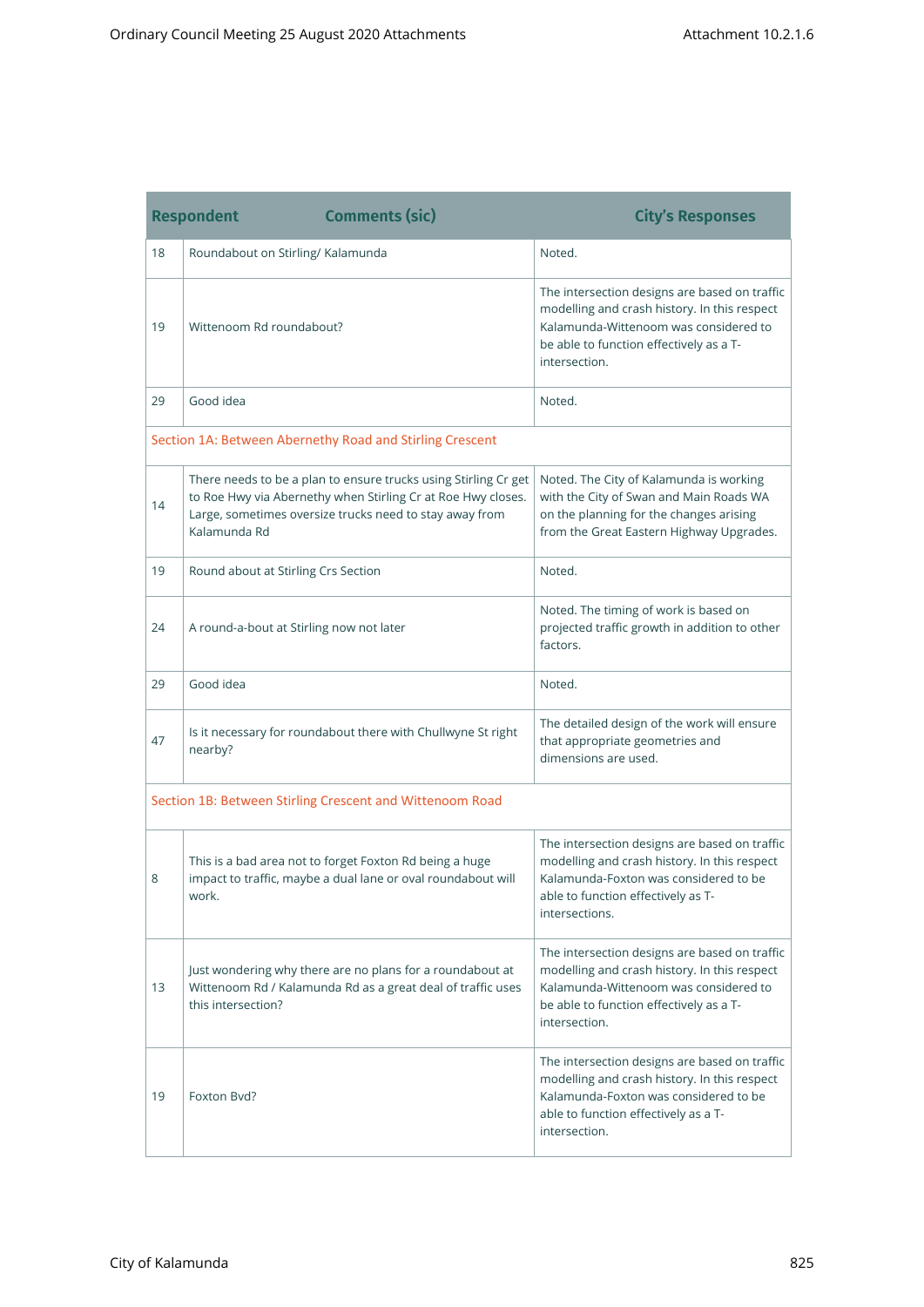and the control of the control of the control of the control of the control of

a sa kacamatan ing Kabupatèn Kabupatèn Kabupatèn Kabupatèn Kabupatèn Kabupatèn Kabupatèn Kabupatèn Kabupatèn K

|    | <b>Comments (sic)</b><br><b>Respondent</b>                                                                                                                                                                                                                                                                                                                                                                                                            | <b>City's Responses</b>                                                                                                                                                                                                                                              |
|----|-------------------------------------------------------------------------------------------------------------------------------------------------------------------------------------------------------------------------------------------------------------------------------------------------------------------------------------------------------------------------------------------------------------------------------------------------------|----------------------------------------------------------------------------------------------------------------------------------------------------------------------------------------------------------------------------------------------------------------------|
| 23 | [Requesting] Roundabout [at Wittenoom].                                                                                                                                                                                                                                                                                                                                                                                                               | The intersection designs are based on traffic<br>modelling and crash history. In this respect<br>Kalamunda-Wittenoom was considered to<br>be able to function effectively as a T-<br>intersection.                                                                   |
| 24 | I like the latest landscaping. What are the gumtrees?                                                                                                                                                                                                                                                                                                                                                                                                 | This refers to the statues in the roundabout<br>at Kalamunda-Newburn.                                                                                                                                                                                                |
| 29 | Good idea                                                                                                                                                                                                                                                                                                                                                                                                                                             | Noted.                                                                                                                                                                                                                                                               |
|    | Section 2: High Wycombe Shopping Centre between Wittenoom Road and Cyril Road                                                                                                                                                                                                                                                                                                                                                                         |                                                                                                                                                                                                                                                                      |
| 14 | There MUST be a way to force vehicles to turn left out of the<br>shopping centre. Far too often people try to turn right out of<br>the shopping centre and almost cause an accident because<br>they cannot make the illegal sharp turn quickly enough. Does<br>the shopping centre need this many entries/exits?                                                                                                                                      | This exit has been reviewed and the<br>shopping centre has been asked to<br>implement changes to prevent this activity.                                                                                                                                              |
|    | Also, a signalised pedestrian crossing is great, but it needs to<br>be placed correctly to ensure pedestrians will use it All:<br>Roundabouts are the perfect solution to managing traffic<br>flow on Kalamunda Rd. They may not be popular as people<br>do not know how to use them, but if they are appropriately<br>sized, they will be much better than any kind of traffic light.                                                                | Noted.                                                                                                                                                                                                                                                               |
| 17 | Do away with roundabout at Kalamunda Road and Newburn<br>Road and replace with traffic lights and pedestrian crossing<br>with lights. No roundabout at chipping drive, too close to Roe<br>Hwy lights. There is enough hold ups with all the<br>roundabouts you propose, so think carefully as drivers do<br>not know how to use roundabouts. Traffic lights are the<br>positive way to go, if you need anything, and drivers know<br>what to expect. | Main Roads WA are the authority for<br>approving traffic lights at intersections.<br>None of the proposed changes are likely to<br>meet the requirements for traffic lights. As<br>each intersection proceeds to detailed<br>design, other options will be reviewed. |
| 19 | Should never been built on a main road. Shire pressure                                                                                                                                                                                                                                                                                                                                                                                                | Not sure what this comment relates to.                                                                                                                                                                                                                               |
| 23 | Roundabout at Fernan                                                                                                                                                                                                                                                                                                                                                                                                                                  | As the project planning proceeds to detailed<br>design, there will be specific consultation<br>with the community regarding the Fernan<br>Road closure                                                                                                               |
| 24 | Fernon traffic light. What ever can be used to control the<br>through traffic Section 2B: Once again the big and not too big<br>trucks coming off Roe heading to the industrial in the North<br>Eastern corner, not ours but Swan they park on Kalamunda<br>road at the shops.                                                                                                                                                                        | Main Roads WA are the authority for<br>approving traffic lights at intersections.<br>None of the proposed changes are likely to<br>meet the requirements for traffic lights.<br>Further comment noted.                                                               |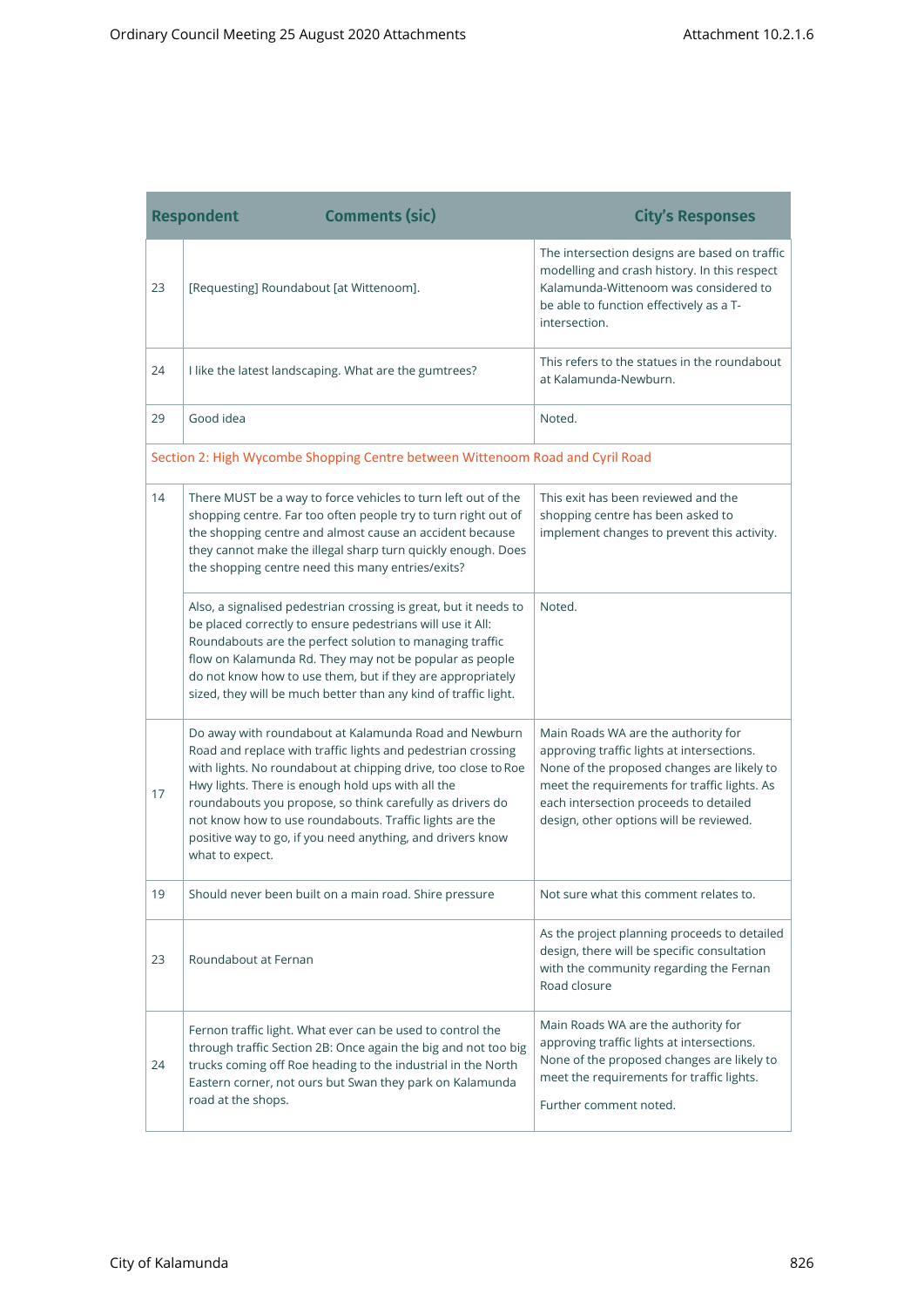the control of the control of the control of

۰

and the control of the control of the control of

|    | <b>Comments (sic)</b><br><b>Respondent</b>                                                                                                                                                                      | <b>City's Responses</b>                                                                                                                                                                                                                       |
|----|-----------------------------------------------------------------------------------------------------------------------------------------------------------------------------------------------------------------|-----------------------------------------------------------------------------------------------------------------------------------------------------------------------------------------------------------------------------------------------|
| 28 | Definitely need a crosswalk. A lot of gophers in the area. I<br>have macular degeneration and I am scared to cross<br>Kalamunda Road.                                                                           | Noted.                                                                                                                                                                                                                                        |
| 29 | Good idea                                                                                                                                                                                                       | Noted.                                                                                                                                                                                                                                        |
| 30 | Very busy, needs something done to slow up                                                                                                                                                                      | Noted.                                                                                                                                                                                                                                        |
| 47 | Shift the tower/pole that blocks our view of oncoming traffic<br>when turning right into shopping centre off Kalamunda!                                                                                         | Noted.                                                                                                                                                                                                                                        |
|    | Section 2A: Between Wittenoom Road and Newburn Road/Chipping Drive                                                                                                                                              |                                                                                                                                                                                                                                               |
| 19 | Shopping centre exit                                                                                                                                                                                            | This exit has been reviewed and the<br>shopping centre has been asked to<br>implement changes to manage egress.                                                                                                                               |
| 29 | Excellent idea                                                                                                                                                                                                  | Noted.                                                                                                                                                                                                                                        |
| 30 | Very busy, needs something done to slow up                                                                                                                                                                      | Noted.                                                                                                                                                                                                                                        |
|    | Section 2B: Between Newburn Road/Chipping Drive and Cyril Road                                                                                                                                                  |                                                                                                                                                                                                                                               |
| 19 | Kenneth Rd roundabout.                                                                                                                                                                                          | The intersection designs are based on traffic<br>modelling and crash history. In this respect<br>Kalamunda-Wittenoom, Kalamunda-Foxton<br>and Kalamunda-Kenneth were considered<br>to be able to function effectively as T-<br>intersections. |
| 29 | Excellent idea                                                                                                                                                                                                  | Noted.                                                                                                                                                                                                                                        |
| 30 | Very busy, needs something done to slow up                                                                                                                                                                      | Noted.                                                                                                                                                                                                                                        |
| 47 | Is another roundabout at Cyril Road necessary?? It is very<br>close to Hankvale Rd one Cyril Road onto Kalamunda Rd is no<br>busier than Kenneth or Foxton & there's none for Wittenoom<br>which is even busier | The detailed design of the work will ensure<br>that appropriate geometries and<br>dimensions are used.                                                                                                                                        |
|    | Section 3: The section between Cyril Road and Roe Highway                                                                                                                                                       |                                                                                                                                                                                                                                               |
| 1  | Roundabout not required at Cyril Rd just a slip lane                                                                                                                                                            | The intersection designs are based on traffic<br>modelling and crash history.                                                                                                                                                                 |
| 2  | I don't understand why 2 roundabouts are required in this<br>section. Surely the levels of traffic don't warrant this.                                                                                          | The intersection designs are based on traffic<br>modelling and crash history.                                                                                                                                                                 |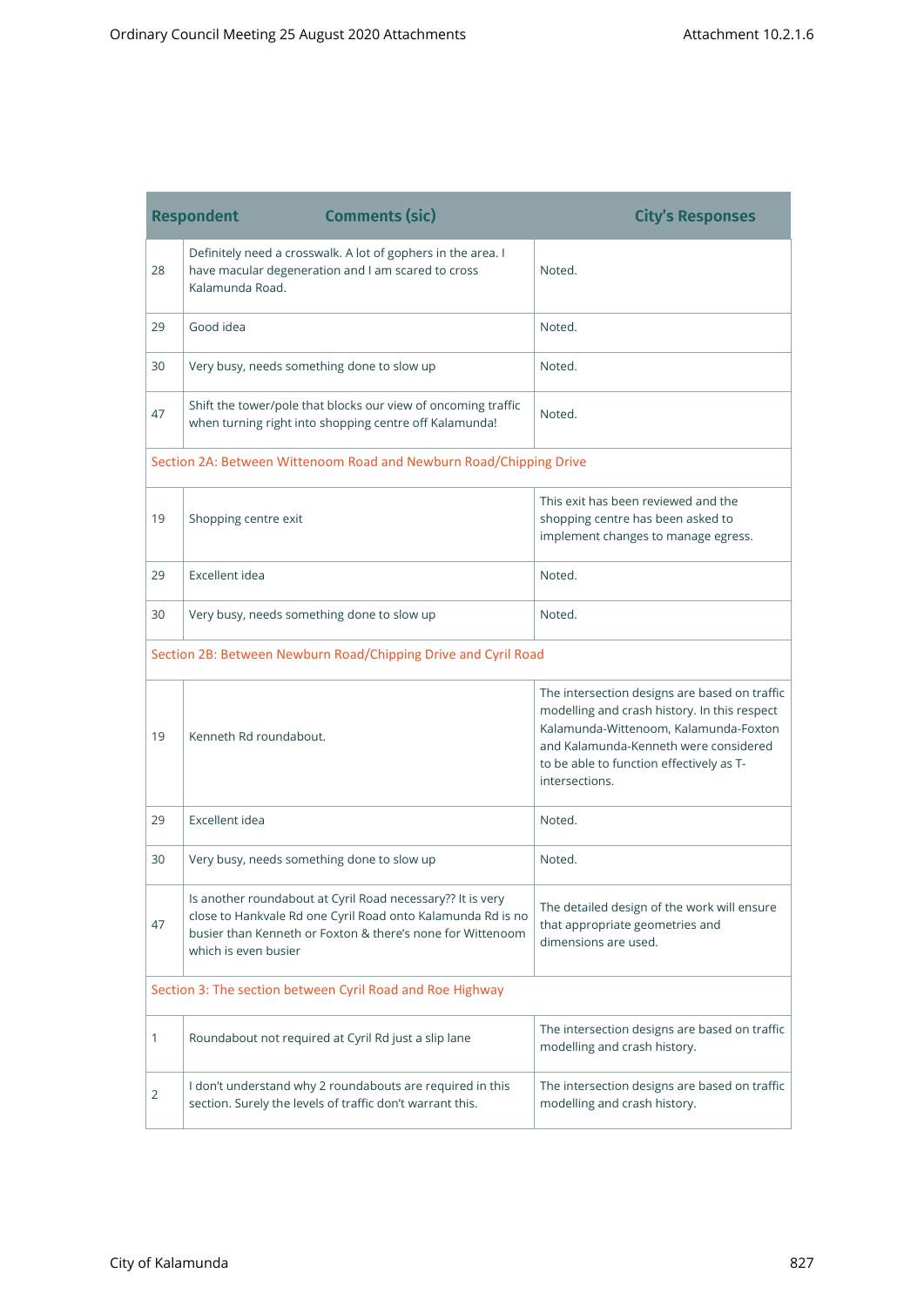|    | <b>Respondent</b>        | <b>Comments (sic)</b>                                                                                                                                                                                                                                                                                                                                                                                                                                                                                                                                                                                                                                                                                                                                                                                                                                                                                                                                                                                                                                                 | <b>City's Responses</b>                                                                                                                                                                                                                                                                                                                                              |
|----|--------------------------|-----------------------------------------------------------------------------------------------------------------------------------------------------------------------------------------------------------------------------------------------------------------------------------------------------------------------------------------------------------------------------------------------------------------------------------------------------------------------------------------------------------------------------------------------------------------------------------------------------------------------------------------------------------------------------------------------------------------------------------------------------------------------------------------------------------------------------------------------------------------------------------------------------------------------------------------------------------------------------------------------------------------------------------------------------------------------|----------------------------------------------------------------------------------------------------------------------------------------------------------------------------------------------------------------------------------------------------------------------------------------------------------------------------------------------------------------------|
| 5  | Roe Hwy to Abernethy Rd) | Streetscaping should be minimal- there's no justification for<br>spending ratepayers' money for aesthetics, when it instead<br>could be spent on practical transport solutions (e.g.<br>converting Kalamunda Road into a dual-carriageway from                                                                                                                                                                                                                                                                                                                                                                                                                                                                                                                                                                                                                                                                                                                                                                                                                        | Streetscaping is intended to enhance the<br>amenity and hence quality of life of the<br>area.<br>Funding assistance will be sought through<br>grants and other sources to limit the impact<br>to municipal funds.<br>The current plan is based on community<br>feedback in 2019 and endorsed by Council<br>to proceed as a low capacity main street in<br>July 2019. |
| 12 |                          | Specifically relating specifically the roundabout at the<br>intersection of Kalamunda Rd & Range Court. I have already<br>had to deal with the increase in traffic volume (especially<br>trucks) when Kalamunda Rd was upgraded so I am strongly<br>against this proposal because of the direct & significant<br>negative impact this will have on me & my property. I live at<br>which sits at the end of the court (same end as the proposed<br>roundabout) & I will be impacted more than any other<br>property bordering the proposed roundabout or located in<br>the court. In addition to being close to the proposed<br>roundabout my home sits close to the front of the property<br>which makes me more vulnerable than if it was further back.<br>I understand you want to look after road users but it<br>shouldn't be without regard to home owners who are directly<br>affected who will be forced to live with the changes at the<br>expense of their physical health and mental well-being, nor<br>where the proposed changes may introduce more risk. | As the project planning proceeds to detailed<br>design, there will be specific consultation<br>with the community regarding the designs.                                                                                                                                                                                                                             |
| 12 | rooms.                   | I have made the assumption that Range Court will not only be<br>extended but also widened to allow for optimal traffic flow to<br>the left, right and straight ahead. This would mean that the<br>current bus stop will need to be relocated (to?) & that the<br>trees in front of my property will be removed to allow the<br>current footpath to be redirected along the narrow verge in<br>front of my property. In addition to my main concerns, the<br>removal of the trees will mean my home has nothing to<br>block/diffuse approaching vehicle headlights at night or have<br>some protection from the summer sun. Yes, I can close the<br>blinds & roller shutters but these both block open windows<br>which effectively mean I have no air flow through those                                                                                                                                                                                                                                                                                              | As the project planning proceeds to detailed<br>design, there will be specific consultation<br>with the community regarding the designs.<br>There are a range of options that could be<br>applied to resolve the concerns.                                                                                                                                           |
|    | affect me even further?  | Also, your future plans refer to bike lanes and improved<br>shared paths. Is this going to be factored in as part of this<br>proposal or is it going to be done at a later date which may                                                                                                                                                                                                                                                                                                                                                                                                                                                                                                                                                                                                                                                                                                                                                                                                                                                                             | The intention is to complete each section or<br>intersection as complete projects, including<br>all elements.                                                                                                                                                                                                                                                        |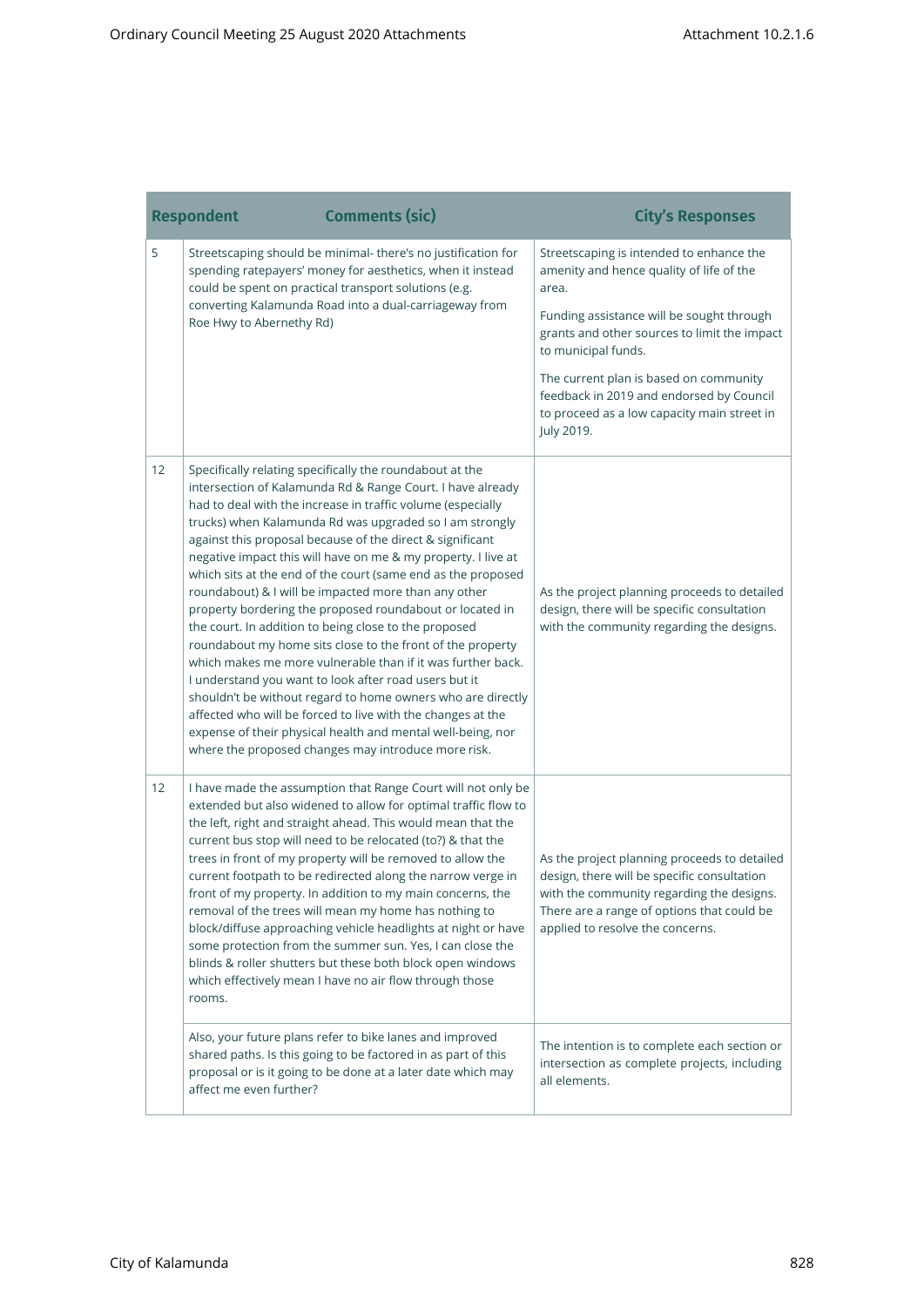and the control of the control of the control of the control of the control of

a sa kacamatan ing Kabupatèn Kabupatèn Kabupatèn Kabupatèn Kabupatèn Kabupatèn Kabupatèn Kabupatèn Kabupatèn K

|    | <b>Respondent</b>                                               | <b>Comments (sic)</b>                                                                                                                                                                                                                                                                                                                                                                                                                                                                                                                                                                                                                                                                                              | <b>City's Responses</b>                                                                                                                                                                                                                                                                                                                                                       |
|----|-----------------------------------------------------------------|--------------------------------------------------------------------------------------------------------------------------------------------------------------------------------------------------------------------------------------------------------------------------------------------------------------------------------------------------------------------------------------------------------------------------------------------------------------------------------------------------------------------------------------------------------------------------------------------------------------------------------------------------------------------------------------------------------------------|-------------------------------------------------------------------------------------------------------------------------------------------------------------------------------------------------------------------------------------------------------------------------------------------------------------------------------------------------------------------------------|
|    | from: Vehicles Idling/waiting (including loud<br>Range View Rd. | I would also like to know how you plan to address my other<br>concerns. The increase in noise & fumes entering my home<br>stereos/exhausts) to turn on to Kalamunda Rd; Increased<br>vehicle activity up/down Range Court; and Vehicles<br>accelerating out of/braking (including hoons, trucks using<br>exhaust brakes) approaching the roundabout. The increase<br>in headlights/emergency service lights shining in to the front<br>of my home at night from: Vehicles turning into Range Court<br>from Kalamunda Rd; Vehicles driving through from<br>Hawkevale Rd, and Vehicles coming up Range Court from                                                                                                    | As the project planning proceeds to detailed<br>design, there will be specific consultation<br>with the community regarding the designs.<br>There are a range of options that could be<br>applied to resolve the concerns.                                                                                                                                                    |
|    |                                                                 | The impact to my privacy due to the close proximity of the<br>front of my home to the footpath where people will be able<br>to look into my living room or bedroom. It will also be<br>impacted due to traffic flow coming closer to my side<br>boundary where higher vehicles will be able to see over the<br>fence and into my yard & kitchen/dining area. My safety will<br>be impacted & the potential for damage to me/my car will<br>increase as access to my property will be very close to where<br>vehicles exit the roundabout on to Range Court.                                                                                                                                                        | As the project planning proceeds to detailed<br>design, there will be specific consultation<br>with the community regarding the designs.<br>There are a range of options that could be<br>applied to resolve the concerns.                                                                                                                                                    |
| 12 | the repairs/improvements I have made.                           | As I slow down, or required to stop due to my driveway being<br>blocked, then the potential to be rear ended is very likely.<br>There is also the increased risk of damage to my home<br>because of an out control vehicle entering/exiting the<br>roundabout. If this occurred then it may also affect my ability<br>to adequately secure my home while waiting repairs. I'm sure<br>there is more that I haven't identified that may not even be<br>known for years (home structural integrity or land stability<br>from vibration when building the roundabout or traffic<br>vibration) but just looking at the ones listed I am pretty sure<br>that the value of my property will also decrease even after all | As the project planning proceeds to detailed<br>design, there will be specific consultation<br>with the community regarding the designs.<br>There are a range of options that could be<br>applied to resolve the concerns.<br>Improvements in road safety, streetscaping,<br>and reductions in speeds should all<br>contribute to improved property values<br>along the road. |
|    |                                                                 | Finally, I am currently able to have a skip bin for rubbish<br>removal from the shire but these can only be positioned on<br>the verge. So if I don't have a verge how does this work? Will<br>this no longer be available to me? Thank you for taking the<br>time to read this and I look forward to hearing from you.                                                                                                                                                                                                                                                                                                                                                                                            | As the project planning proceeds to detailed<br>design, there will be specific consultation<br>with the community regarding the designs.                                                                                                                                                                                                                                      |
| 15 | moving it's position.                                           | The position of the road into Hawkevale road is dangerous.<br>Its original position removes the danger of cars turning into<br>the first 2 properties on the west side of Hawkevale road.<br>Why do you need to move its original position? This is just<br>adding to the cost and there will be no clear advantage in                                                                                                                                                                                                                                                                                                                                                                                             | The detailed design of the work will ensure<br>that appropriate geometries and<br>dimensions are used.                                                                                                                                                                                                                                                                        |
| 29 | Excellent idea                                                  |                                                                                                                                                                                                                                                                                                                                                                                                                                                                                                                                                                                                                                                                                                                    | Noted.                                                                                                                                                                                                                                                                                                                                                                        |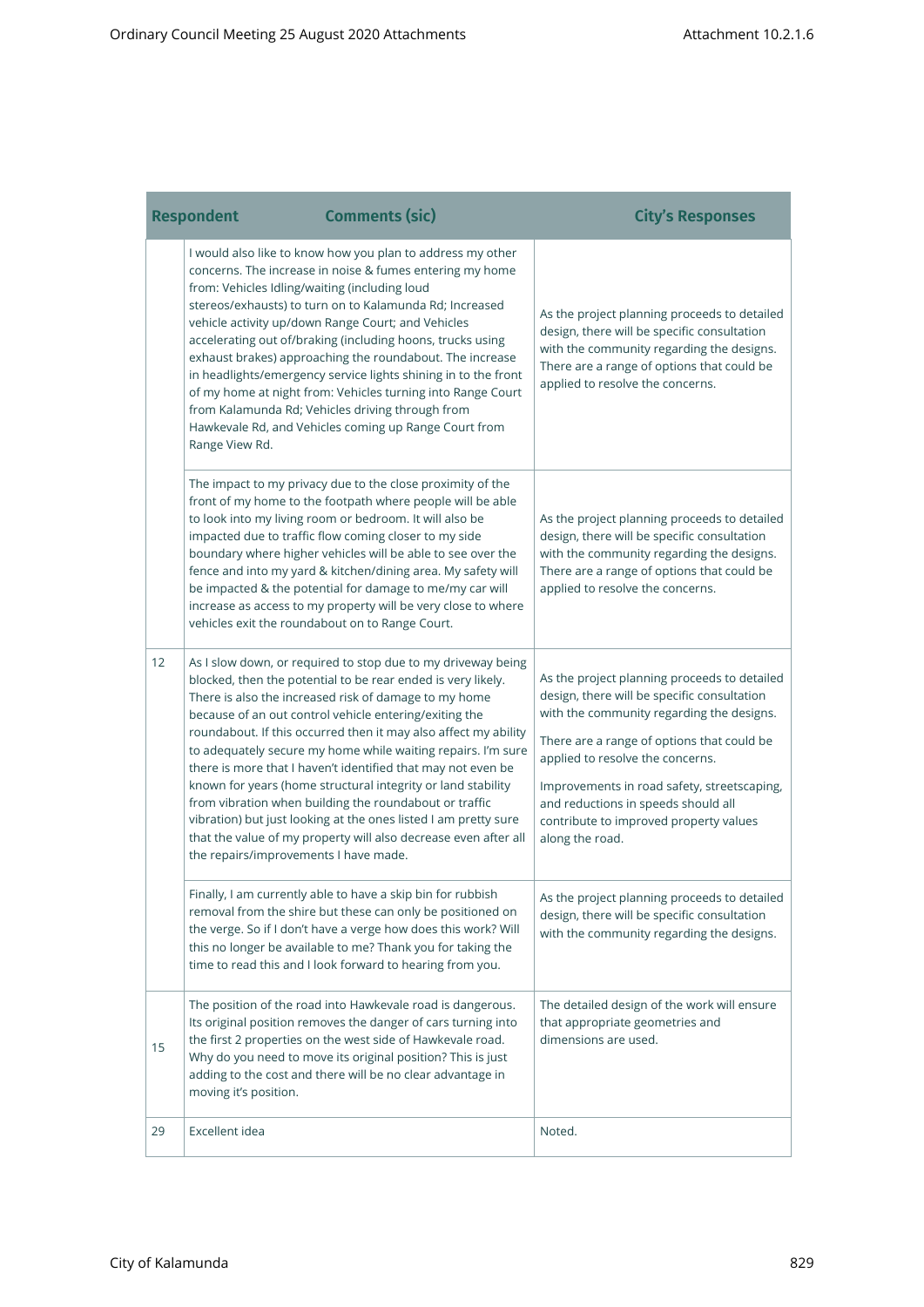|    | <b>Comments (sic)</b><br><b>Respondent</b>                                                                                                                                                                                                                                                     | <b>City's Responses</b>                                                                                                                                                                                                                                                                                                                                                                                                                                |
|----|------------------------------------------------------------------------------------------------------------------------------------------------------------------------------------------------------------------------------------------------------------------------------------------------|--------------------------------------------------------------------------------------------------------------------------------------------------------------------------------------------------------------------------------------------------------------------------------------------------------------------------------------------------------------------------------------------------------------------------------------------------------|
| 30 | Only going to get busier, but should be improved when Roe<br>finished.                                                                                                                                                                                                                         | Noted.                                                                                                                                                                                                                                                                                                                                                                                                                                                 |
| 32 | Should be four lanes                                                                                                                                                                                                                                                                           | The current plan is based on community<br>feedback in 2019 and endorsed by Council<br>to proceed as a low capacity main street in<br>July 2019.                                                                                                                                                                                                                                                                                                        |
| 35 | There is a bus stop at end of Range Court with parking for<br>parents to pick up kids on bus. Can cul-de-sac and bus stop<br>be relocated to end of Rangeview Rd                                                                                                                               | Notable suggestion and will be considered<br>with detailed design.                                                                                                                                                                                                                                                                                                                                                                                     |
| 36 | Cyril Road roundabout not needed                                                                                                                                                                                                                                                               | The intersection designs are based on traffic<br>modelling and crash history.                                                                                                                                                                                                                                                                                                                                                                          |
| 38 | Less trucks and slower speed limit as cars + trucks travel well<br>above current speed limit. The hardstand trucks do not<br>follow the rule of entering at Kalamunda Road.                                                                                                                    | Noted. Not clear on the meaning of the 'rule<br>of entering'.                                                                                                                                                                                                                                                                                                                                                                                          |
| 39 | do u plan to landscaspe this section? Next to umina recently<br>mulched!                                                                                                                                                                                                                       | The projects will be delivered over many<br>years, and are subject to further design.                                                                                                                                                                                                                                                                                                                                                                  |
| 46 | Needs doing no later than 2022 because new Roe Highway<br>and Kalamunda Interchange                                                                                                                                                                                                            | Noted, however the City will be limited in<br>the ability to fund the work.                                                                                                                                                                                                                                                                                                                                                                            |
| 47 | 1) Access needs to remain as a thoroughfare from Rangeview<br>to Berle to Edney for reasonable access on Kalamunda Rd to<br>go to Midland.<br>2) Mini shopping centre right near Roe should only have<br>single entry/exit Road because of close proximity to new<br>Roe/Kalamunda Roundabout. | The intersection designs are based on traffic<br>modelling and crash history. In this respect<br>repositioning the intersection to Range<br>Court was considered to be a better<br>outcome.<br>As the project planning proceeds to detailed<br>design, there will be specific consultation<br>with the community regarding the designs.<br>The access to the shopping centre is being<br>improved as part of the Roe-Kalamunda<br>Interchange project. |

the control of the control of the control of the control of the control of the control of the control of the c

| <b>Additional Comments</b> |                                                                              |                                                                                                                                                                                                                                                                                                        |
|----------------------------|------------------------------------------------------------------------------|--------------------------------------------------------------------------------------------------------------------------------------------------------------------------------------------------------------------------------------------------------------------------------------------------------|
| 4                          | What time frame are we looking for Maida Vale road path<br>and road upgrade. | Not clear which part of Maida Vale Road this is<br>referring to. The section between Roe Highway<br>and Ibis Place will not be upgraded until the<br>Forrestfield North Structure plan reaches<br>maturity. Further west the road will be<br>upgraded in 2021 as part of the train station<br>project. |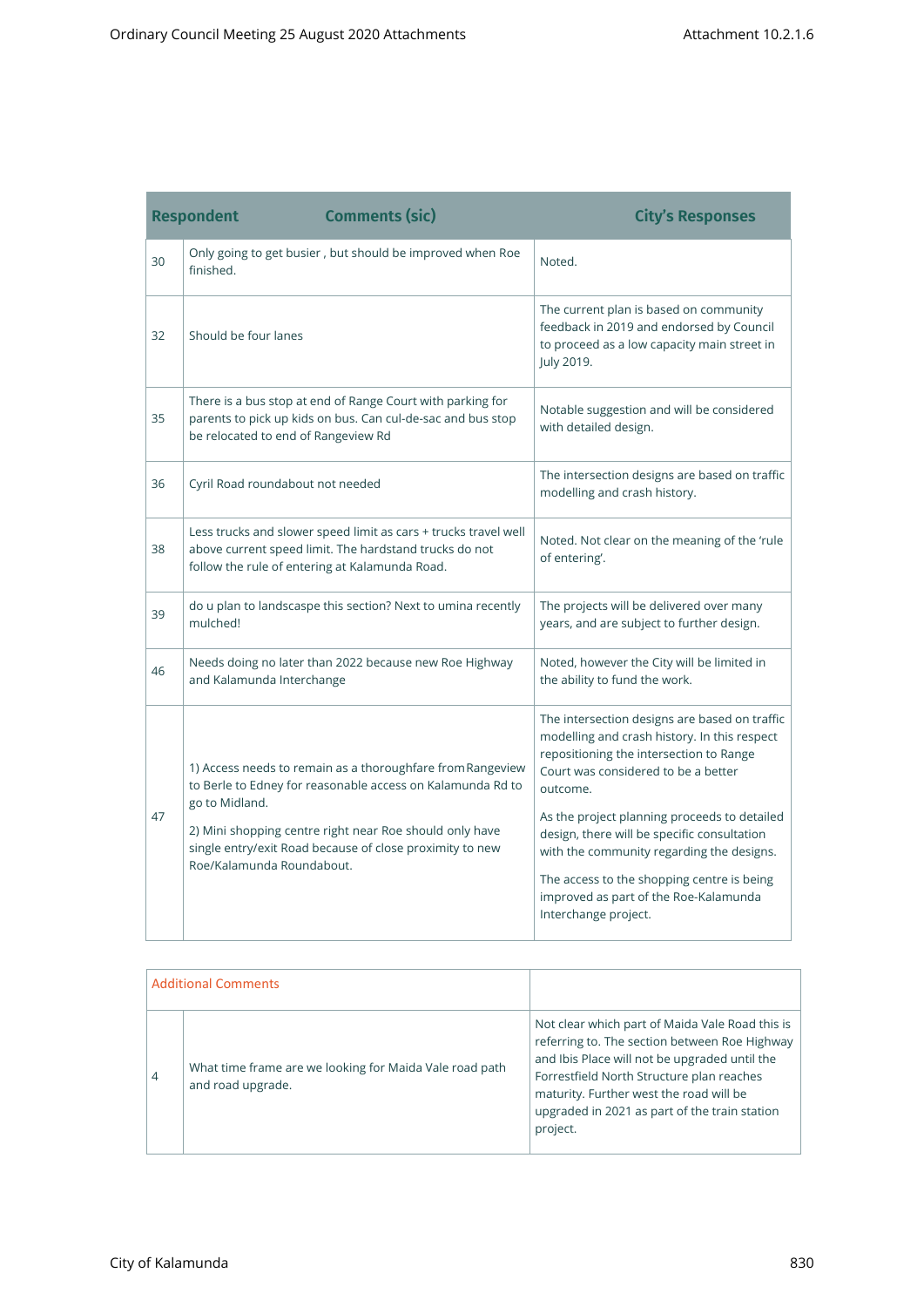| 5  | High Wycombe is looking good, the community is getting<br>stronger we just need a council to get strong with us.                                                                                                                                                                                                                                                                                                                                                                                                                                                    | Noted.                                                                                                                                                                                                                                                                                                                                                                                                     |
|----|---------------------------------------------------------------------------------------------------------------------------------------------------------------------------------------------------------------------------------------------------------------------------------------------------------------------------------------------------------------------------------------------------------------------------------------------------------------------------------------------------------------------------------------------------------------------|------------------------------------------------------------------------------------------------------------------------------------------------------------------------------------------------------------------------------------------------------------------------------------------------------------------------------------------------------------------------------------------------------------|
| 7  | The only way i will accept a roundabout at Range Ct is if<br>there is a ramp on Maida Vale Rd Northbound built prior!                                                                                                                                                                                                                                                                                                                                                                                                                                               | Main Roads WA have advised they are unable<br>to provide a north-bound ramp off Maida Vale<br>Road due to proximity to the Roe-Kalamunda<br>Interchange.<br>As the project planning proceeds to detailed<br>design, there will be specific consultation with<br>the community regarding the designs.                                                                                                       |
| 9  | Who of the persons wanting these changes actually use<br>these roads every day. We the residents do and know.                                                                                                                                                                                                                                                                                                                                                                                                                                                       | The current plan is based on community<br>feedback in 2019 and endorsed by Council to<br>proceed as a low capacity main street in July<br>2019. Had the City received a resounding non-<br>support of change this would have resulted in<br>a different outcome.                                                                                                                                           |
| 11 | Again, as in Qld signage, I am going to request that<br>roundabouts have suggested 30kmp/h (eg) and give way<br>signage. If the roundabouts are installed and traffic is<br>required to slow down (this is just not happening at the<br>Newburn / Kalamunda Rds intersection) then drivers will<br>already be alert enough to give way at a pedestrian crossing.<br>So many traffic lights in WA are set to waste time and vehicle<br>emissions. Roundabouts work! But only when made<br>properly.<br>Please invite me to come and explain our driver frustrations! | In order to meet the design standards for a 30<br>km/hr intersection, the City would need to<br>implement substantial traffic calming<br>treatments.<br>The detailed design of the work will ensure<br>that appropriate geometries and dimensions<br>are used.<br>As the project planning proceeds to detailed<br>design, there will be specific consultation with<br>the community regarding the designs. |
| 15 | Will you be applying to stop the trucks using Kalamunda<br>road as a shortcut. They have ample alternatives without<br>using Kalamunda Road.                                                                                                                                                                                                                                                                                                                                                                                                                        | The design will need to provide for 19 metre<br>long vehicles that are able to travel "as-of-<br>right" without special permits.<br>To limit the size of trucks would require a<br>separate approval. No class limits are<br>presently proposed.                                                                                                                                                           |
| 16 | As well as improved road system it will be nice to have<br>native landscaping same as what has been done between<br>Stirling Cres and Wittenoom Rd.                                                                                                                                                                                                                                                                                                                                                                                                                 | Noted.                                                                                                                                                                                                                                                                                                                                                                                                     |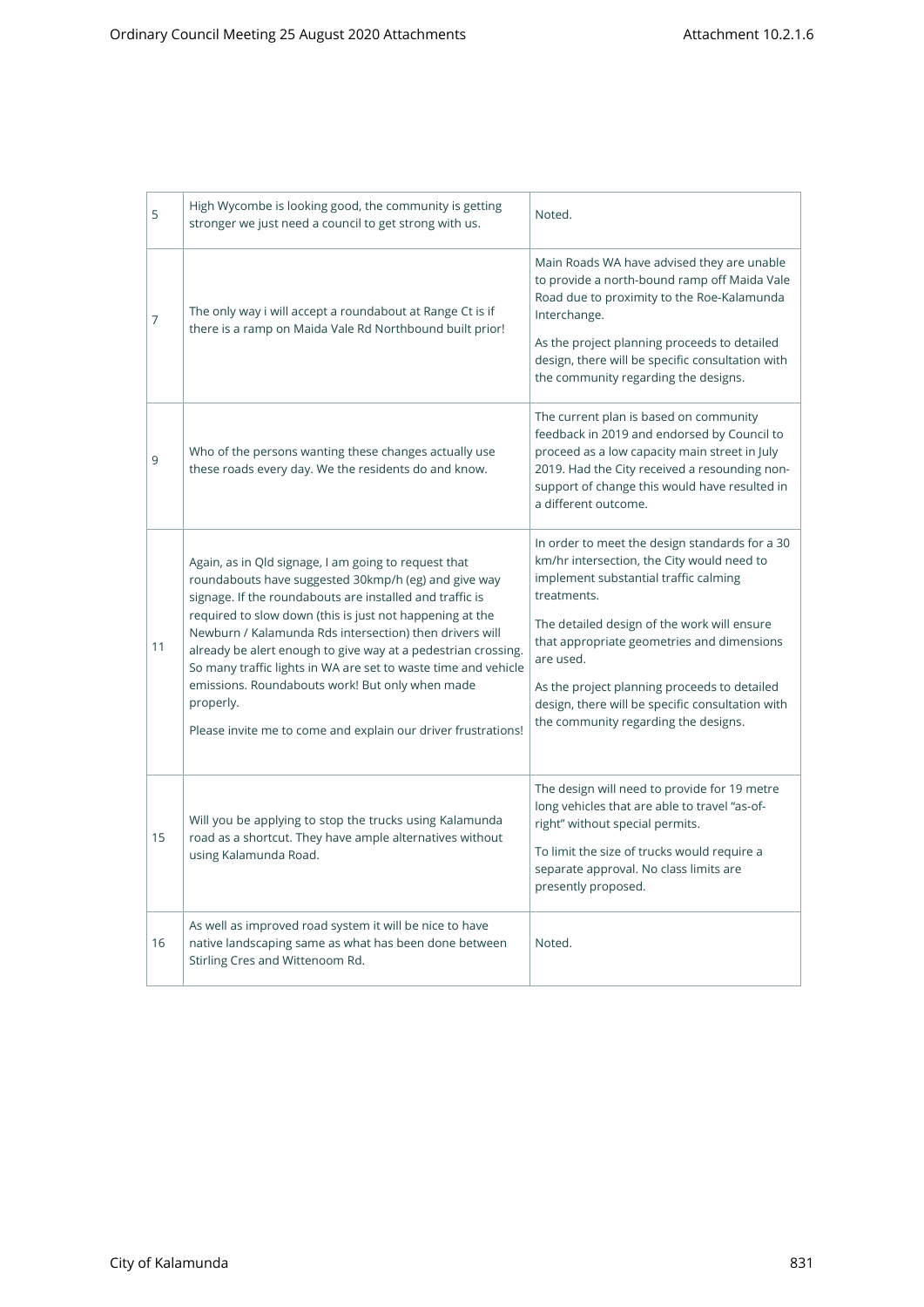## Written Submission Prior to Consultation Close

One written submission was received. The comments fromthe submission are included verbatimwith identifying details redacted.

| Respondent                                                                                                                                                                                                                                                                                                                                                                                                                                                                        | Comment                                                                                                                                                                                                                                                                                                                                                                                                                                                                                                                                                     |            |                   |                     |
|-----------------------------------------------------------------------------------------------------------------------------------------------------------------------------------------------------------------------------------------------------------------------------------------------------------------------------------------------------------------------------------------------------------------------------------------------------------------------------------|-------------------------------------------------------------------------------------------------------------------------------------------------------------------------------------------------------------------------------------------------------------------------------------------------------------------------------------------------------------------------------------------------------------------------------------------------------------------------------------------------------------------------------------------------------------|------------|-------------------|---------------------|
| 1                                                                                                                                                                                                                                                                                                                                                                                                                                                                                 | for 19<br>Thank you for the opportunity to give a local point of view on this proposal. I have lived in [<br>years and intend to live hear for another 40+ years. That is why I have found it necessary to comment on the<br>proposed changes.<br>I filled out the initial survey and have spent a lot of time reading through both the results and the concept<br>proposed. I also spent a significant amount of time looking at the traffic analysis for the area conducted by two<br>consulting companies working on different developments in the area. |            |                   |                     |
|                                                                                                                                                                                                                                                                                                                                                                                                                                                                                   |                                                                                                                                                                                                                                                                                                                                                                                                                                                                                                                                                             |            |                   |                     |
|                                                                                                                                                                                                                                                                                                                                                                                                                                                                                   | <b>Traffic Study</b>                                                                                                                                                                                                                                                                                                                                                                                                                                                                                                                                        |            |                   |                     |
|                                                                                                                                                                                                                                                                                                                                                                                                                                                                                   | The traffic study on this project states that the road in its current form is at the design capacity of 15000vpd. I have<br>removed the crash stats for the Kalamunda/Roe hwy intersection, as these have already been addressed by the<br>current grade separation project underway. I also removed Kalamunda/Abernethy rd stats as this intersection not<br>changing.                                                                                                                                                                                     |            |                   |                     |
|                                                                                                                                                                                                                                                                                                                                                                                                                                                                                   | The crash history highlights are as follows.                                                                                                                                                                                                                                                                                                                                                                                                                                                                                                                |            |                   |                     |
|                                                                                                                                                                                                                                                                                                                                                                                                                                                                                   | Newburn/Kalamunda/Chipping rds                                                                                                                                                                                                                                                                                                                                                                                                                                                                                                                              | 39 crashes | 0 hospitalisation | 9 medical treatment |
|                                                                                                                                                                                                                                                                                                                                                                                                                                                                                   | 9 other Minor intersections                                                                                                                                                                                                                                                                                                                                                                                                                                                                                                                                 | 19 crashes | 1 hospitalisation | 3 medical treatment |
|                                                                                                                                                                                                                                                                                                                                                                                                                                                                                   | Mid block crashes                                                                                                                                                                                                                                                                                                                                                                                                                                                                                                                                           | 37 crashes | 2 hospitalisation | 8 medical treatment |
|                                                                                                                                                                                                                                                                                                                                                                                                                                                                                   | The interesting facts out of the crash stats is that only 2 crashes were right angle collisions and only 1 crash<br>involved pedestrians. The reasoning for the extensive use of roundabouts in this concept is explained as reducing<br>right turn crashes. The crash heat map shows that 41% of the crashes occurred at a roundabout at<br>Newburn/Kalamunda/Chipping roads.                                                                                                                                                                              |            |                   |                     |
|                                                                                                                                                                                                                                                                                                                                                                                                                                                                                   | If you look at what is proposed to occur at specific intersections, I would like to highlight the following:                                                                                                                                                                                                                                                                                                                                                                                                                                                |            |                   |                     |
|                                                                                                                                                                                                                                                                                                                                                                                                                                                                                   | Kalamunda/Stirling cr intersection                                                                                                                                                                                                                                                                                                                                                                                                                                                                                                                          |            |                   |                     |
| The proposed roundabout is much larger than at the other intersections as it states that it is designed to cater for<br>the swept path of a 19m prime mover and semi trailer as of right vehicle. As it is an "as of right vehicle", it is<br>permitted on any road in the network, so I would have thought that all of the roundabouts would have to be this<br>size. If an as of right vehicle can negotiate the other roundabouts, then why does this one need to be so large? |                                                                                                                                                                                                                                                                                                                                                                                                                                                                                                                                                             |            |                   |                     |
|                                                                                                                                                                                                                                                                                                                                                                                                                                                                                   | City's Response                                                                                                                                                                                                                                                                                                                                                                                                                                                                                                                                             |            |                   |                     |
|                                                                                                                                                                                                                                                                                                                                                                                                                                                                                   | The Stirling Crescent roundabout concept has included the turning movements to and from Stirling Crescent,<br>which is necessary due to the higher proportion of heavy vehicles accessing from the north. The other<br>intersections are expected to mainly cater for through traffic along Kalamunda Road.                                                                                                                                                                                                                                                 |            |                   |                     |
|                                                                                                                                                                                                                                                                                                                                                                                                                                                                                   | All roundabouts will be able to accommodate as-of-right vehicles, with the smaller roundabouts having a<br>concrete annulus that allows for rear wheels to pass over the kerb.                                                                                                                                                                                                                                                                                                                                                                              |            |                   |                     |
|                                                                                                                                                                                                                                                                                                                                                                                                                                                                                   | The detailed design of the work will ensure that appropriate geometries and dimensions are used.                                                                                                                                                                                                                                                                                                                                                                                                                                                            |            |                   |                     |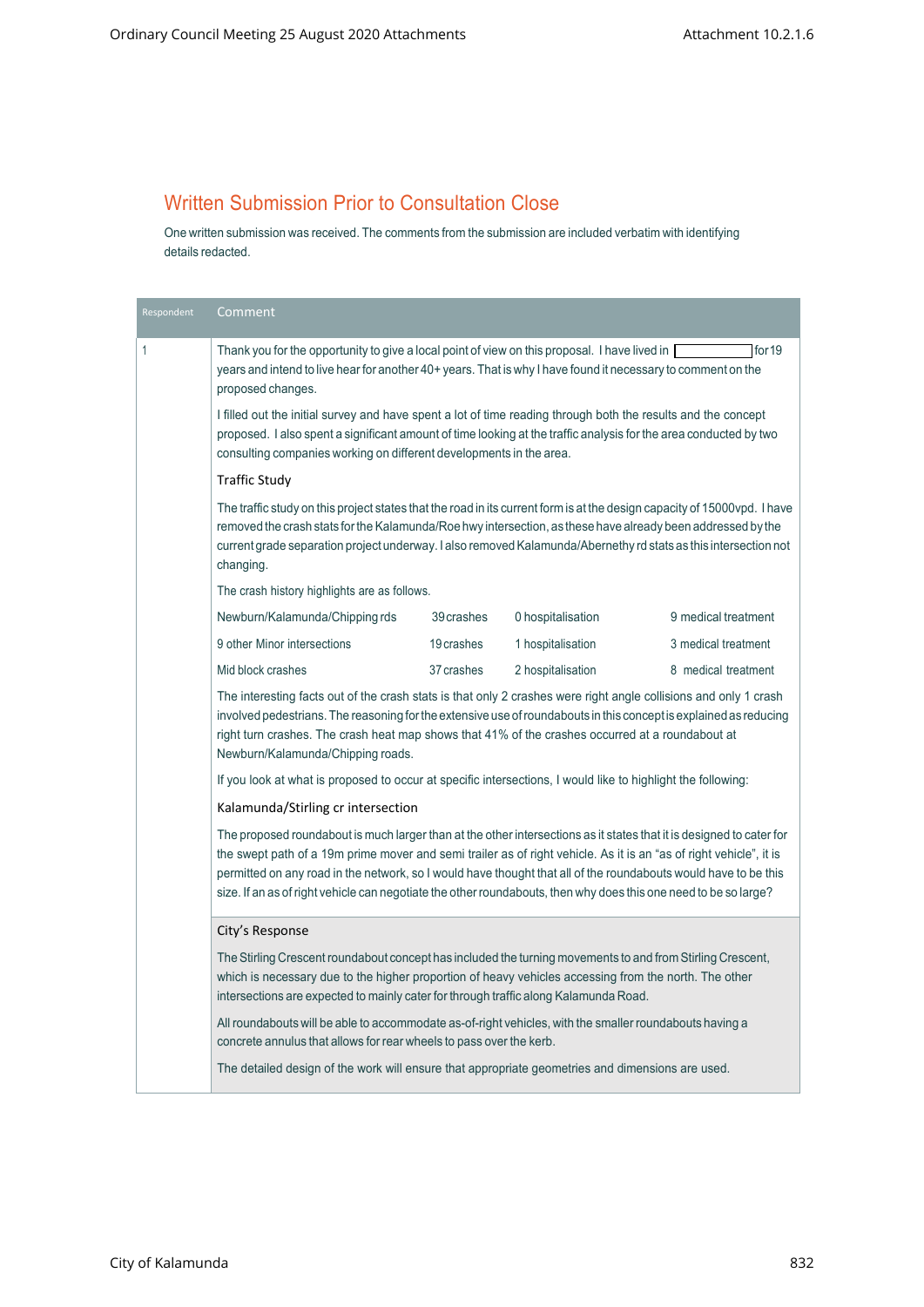| Respondent  | Comment                                                                                                                                                                                                                                                                                                                                                                                                                                                                                                                                                                                                                                                                                                  |
|-------------|----------------------------------------------------------------------------------------------------------------------------------------------------------------------------------------------------------------------------------------------------------------------------------------------------------------------------------------------------------------------------------------------------------------------------------------------------------------------------------------------------------------------------------------------------------------------------------------------------------------------------------------------------------------------------------------------------------|
| 1 continued | Shopping centre driveways<br>The swept path analysis indicates that the right turn movement into High Wycombe Shopping Centre can<br>accommodate an 8.8m design vehicle at both access 2 and 3. My experience as a driver gives me the knowledge<br>that a vehicle takes as much, or more room to turn left than it does to turn right. I assume that the vehicles<br>entering will be leaving at some stage, so why is there no swept path analysis on left turns. It is also my<br>understanding that Coles 19m Prime mover and semi trailer delivery trucks exit the shopping centre at driveway 2,<br>which is a left turn only driveway. How do they manage to get out without running over things? |
|             | City's Response<br>The swept path was provided because there is a proposal to modify the centre median, to prevent vehicles from<br>exiting the shopping centre and trying to turn right. Because the left turn movement exiting the centre is not<br>being changed, a swept path was not required.<br>The detailed design of the work will ensure that appropriate geometries and dimensions are used.                                                                                                                                                                                                                                                                                                  |
|             | Cyril Rd Roundabout<br>The report states that "It should be noted that access to Lot 57 and Lot 503 be facilitated directly into the new<br>roundabout proposed at Kalamunda/Cyril rd intersection as illustrated at figure 19"<br>Having sat in the Council chamber at a meeting regarding Welshpool/Lewis rd, it was proposed to have a<br>roundabout to provide access to a private property. The answer given by the City Officer was "a private driveway<br>onto a roundabout would not happen anywhere" There are 2 private driveways onto the roundabout and 2 more<br>on the approach. This seems very dangerous to me.                                                                          |
|             | City's Response<br>The comment refers to the intersection of Welshpool Road East and Lewis Road. If a roundabout was constructed<br>at this location, private property access would not be permitted due to the road being a RAV route and having a<br>higher speedzone.<br>Whilst it should be avoided if possible, private property access can be included to lower speed zone roads.<br>The detailed design of the work will ensure that appropriate geometries and dimensions are used.                                                                                                                                                                                                              |
|             |                                                                                                                                                                                                                                                                                                                                                                                                                                                                                                                                                                                                                                                                                                          |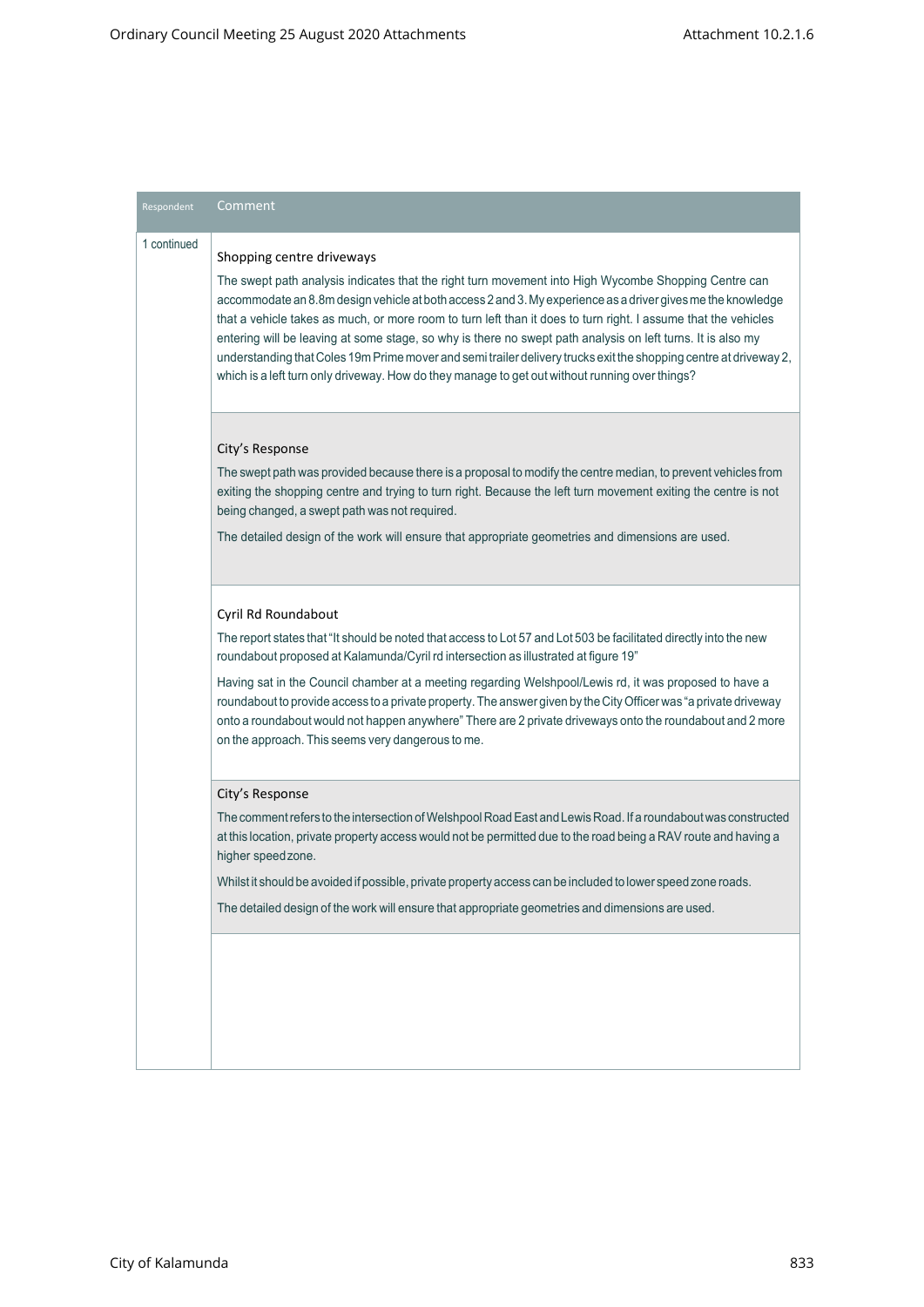| Respondent  | Comment                                                                                                                                                                                                                                                                                                                                                                                                                                                                                                                                                                                                                                                                                                                                                                                                                                                                                                                                                                                                                                    |
|-------------|--------------------------------------------------------------------------------------------------------------------------------------------------------------------------------------------------------------------------------------------------------------------------------------------------------------------------------------------------------------------------------------------------------------------------------------------------------------------------------------------------------------------------------------------------------------------------------------------------------------------------------------------------------------------------------------------------------------------------------------------------------------------------------------------------------------------------------------------------------------------------------------------------------------------------------------------------------------------------------------------------------------------------------------------|
| 1 continued | Hawkevale/Range ct Roundabout<br>There was a transport impact assessment conducted by Shawmac in 2019 had the current vpd on Kalamundard<br>measured at 16120. With the developments approved in Karingal Green, it was estimated to rise to 16654 vpd. The<br>study states that "No additional potential road accidents are expected to occur due to the added traffic volume" it<br>also states that "The intersection operates within capacity during Am and Pm peaks and will continue to do so with<br>the approved developments." I use this intersection multiple times a day and the only issue I have ever had is<br>vehicles queuing across the intersection at Pm peak. Again this will not happen once the grade separation in<br>completed.<br>By opening Range Ct and closing Rangeview rd, you will be completely changing the flow of traffic from Edney rd to<br>RangeviewRd. Asthere is already trafficcalming devices on Rangeviewrd, there has clearly been a trafficissue and<br>complaints on this road in the past. |
|             | City's Response<br>Comment noted.<br>Transport Impact Assessments are prepared to address specifically the impact of the development. The Kalamunda<br>Road Study has been prepared to identify how the roads can change to meet the desired future road environment.                                                                                                                                                                                                                                                                                                                                                                                                                                                                                                                                                                                                                                                                                                                                                                      |
|             | <b>Bus Embayments</b><br>It is proposed to remove all bus embayments except those located at the shops. It states that "Buses stopping in<br>the lane of traffic have been used in several situations to assist with road calming measures." Is that what we<br>want on a road that will see an increase in frequency of buses due to the railway station and on a road that is<br>currently functioning above design capacity?<br>It is also recommended that the proposed bus embayment to the west of Cyril Road (westbound direction) be<br>retained in order to reduce the potential impact of this bus stop on traffic operations at the Kalamunda Rd/Cyril<br>Road intersection. Why isn't the same applied to the bus stops on the eastern side of the Hawkevale roundabout.                                                                                                                                                                                                                                                       |
|             | City's Response<br>The Public Transport Authority's preference is not to have bus embayments except for timed stops. This is<br>standard throughout the City.<br>The proposed designs are intended to support the intended road capacity.<br>The need for the bus embayment west of Cyril will be reviewed at detailed design stage.                                                                                                                                                                                                                                                                                                                                                                                                                                                                                                                                                                                                                                                                                                       |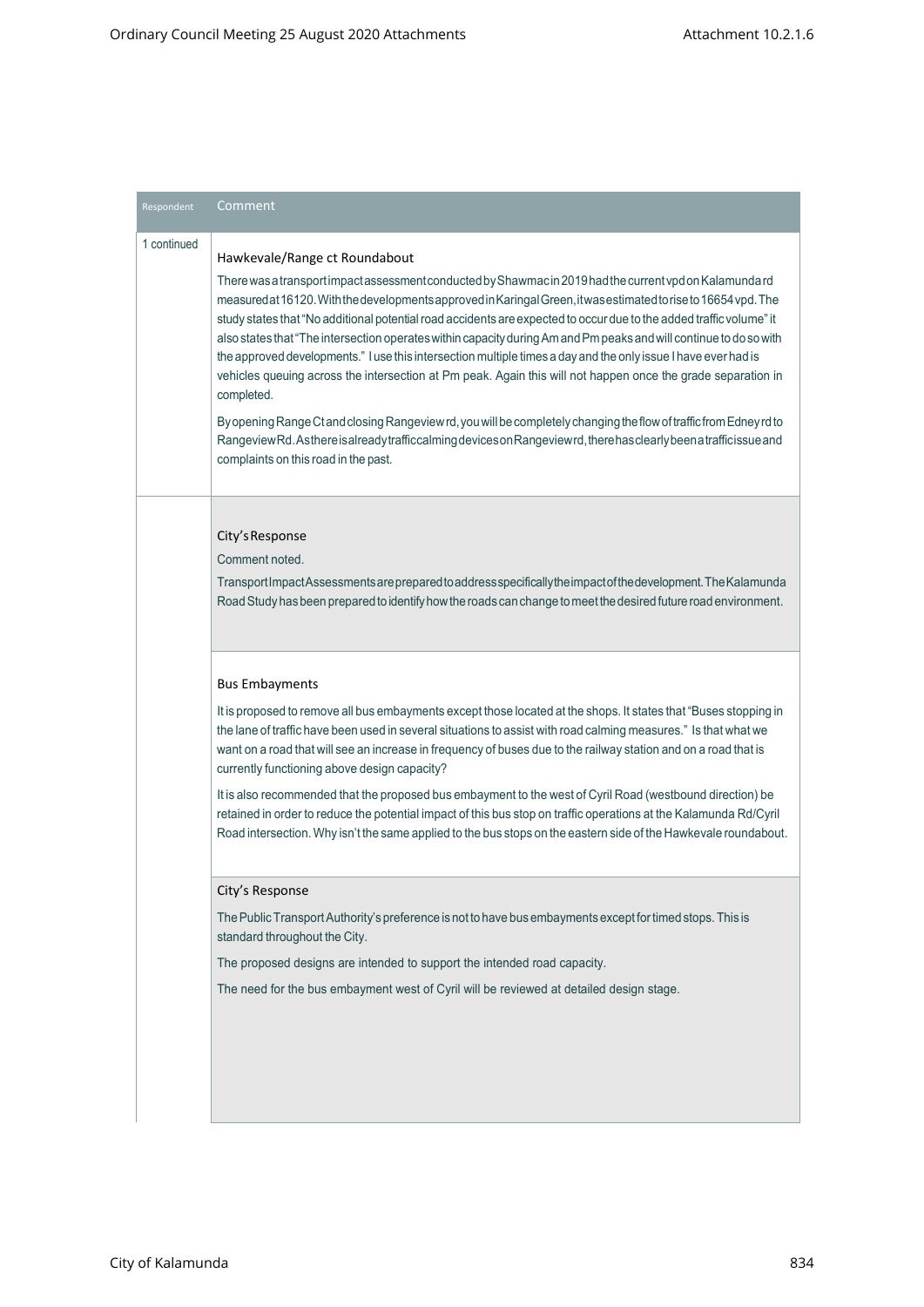| Respondent  | Comment                                                                                                                                                                                                                                                                                                                                                                                                                                                                                                                                                                                                                                                                                                                                                  |
|-------------|----------------------------------------------------------------------------------------------------------------------------------------------------------------------------------------------------------------------------------------------------------------------------------------------------------------------------------------------------------------------------------------------------------------------------------------------------------------------------------------------------------------------------------------------------------------------------------------------------------------------------------------------------------------------------------------------------------------------------------------------------------|
|             | <b>Cycle Lanes</b><br>There are 2 types of cyclists, Commuters and Recreational Cyclists. According to Ausroads guide to road design<br>part 4b - roundabouts may not be as safe for cyclists as other road users. The changes to cycle conditions<br>proposed leave big sections of Kalamunda road without a cycle lane. A commuter will not go from on road cycling<br>to path cycling 4 times and contend with numerous cross streets and driveways in the length between Abernethy<br>and Roe Hwy. They will stay on the road and be faced with numerous pinch points at roundabouts and traffic<br>islands.                                                                                                                                         |
|             | City's Response                                                                                                                                                                                                                                                                                                                                                                                                                                                                                                                                                                                                                                                                                                                                          |
|             | Confident cyclists are able to take prime position along the road lanes and through roundabouts.                                                                                                                                                                                                                                                                                                                                                                                                                                                                                                                                                                                                                                                         |
|             | All cyclists have the choice of riding on the road or taking shared paths when needed.                                                                                                                                                                                                                                                                                                                                                                                                                                                                                                                                                                                                                                                                   |
|             | The detailed design of the work will ensure that appropriate geometries and dimensions are used.                                                                                                                                                                                                                                                                                                                                                                                                                                                                                                                                                                                                                                                         |
|             | Timeline                                                                                                                                                                                                                                                                                                                                                                                                                                                                                                                                                                                                                                                                                                                                                 |
|             | The project timeline proposes that the first work will occur between Cyril rd to Roe Hwy. This section of road<br>already has a Shared path and on road cycling lanes on both sides of the road. Section 1 that has no footpath or on<br>road cycle lane will not get any improvement until 2030 or later.                                                                                                                                                                                                                                                                                                                                                                                                                                               |
| 1 continued | City's Response                                                                                                                                                                                                                                                                                                                                                                                                                                                                                                                                                                                                                                                                                                                                          |
|             | The project timeline is indicative, and is based on forecast traffic needs. Actual project timing will be subject to<br>periodic review of needs, and funding.                                                                                                                                                                                                                                                                                                                                                                                                                                                                                                                                                                                           |
|             | Conclusion                                                                                                                                                                                                                                                                                                                                                                                                                                                                                                                                                                                                                                                                                                                                               |
|             | When I filled out the initial survey for this project, I was presented with pretty pictures and asked to choose how I<br>would like the road to look. There was not one roundabout in any of these pictures and it was the City of<br>Kalamunda who suggested roundabouts for this section of road, not Cardno who were the hired experts for this<br>project. With the Grade separated intersection currently under construction, combined with this proposal, there<br>will be a total of 6 roundabouts in under 2km of road. I would have thought that the lesson on roundabouts on<br>Kalamunda road would have been learnt from the hundreds of thousands of dollars spent and multiple attempts<br>on the Newburn/Kalamunda/Chipping intersection. |
|             | This road will have buses stopping in the lane causing tailbacks across intersections and cyclists zig zagging on<br>and off the road trying to avoid being crushed by buses, trucks and cars.                                                                                                                                                                                                                                                                                                                                                                                                                                                                                                                                                           |
|             | It is proposed to spend over 17 million dollars on a road to make it inconvenient for trucks that have as much right<br>to use the road as cars, cyclists and pedestrians. This road will have no increased capacity and no room for<br>expansion in the future.                                                                                                                                                                                                                                                                                                                                                                                                                                                                                         |
|             | The explanation that will be given is that "this is just a concept", but based on the turnover of staff at the City of<br>Kalamunda in the last five years, by the time this is completed, no one that approved this concept will be around<br>to explain it and it will be the residents left with a grid locked and dangerous road post 2032.                                                                                                                                                                                                                                                                                                                                                                                                          |
|             | While I concede that this road does need some improvement and I have lost the battle for a dual carriageway, I<br>would like to see this road as a single lane each way with bus bays and a continuous cycle lane the entire length.                                                                                                                                                                                                                                                                                                                                                                                                                                                                                                                     |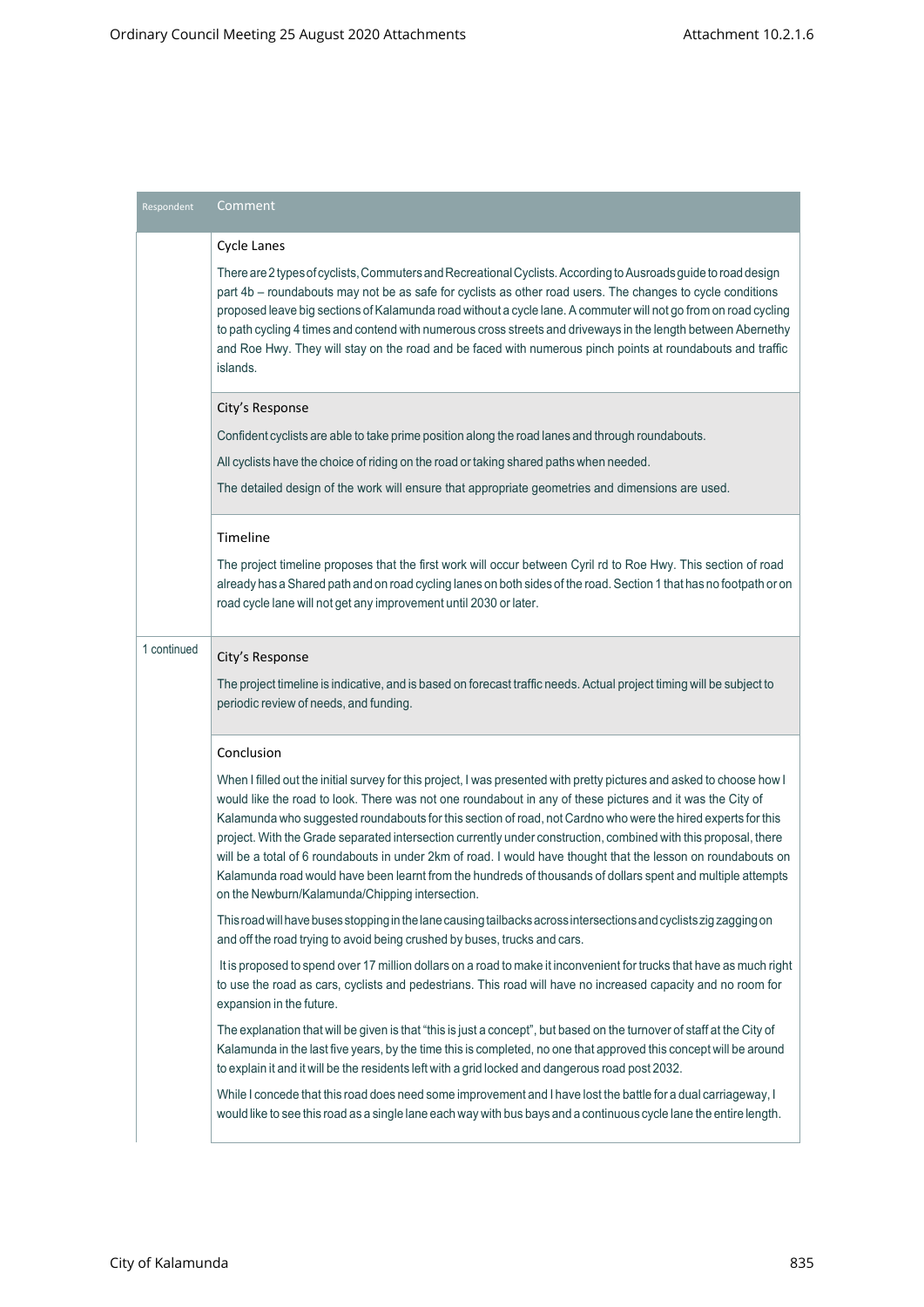| Respondent | Comment                                                                                                                                                                                                                                                                                                            |
|------------|--------------------------------------------------------------------------------------------------------------------------------------------------------------------------------------------------------------------------------------------------------------------------------------------------------------------|
|            | City's Response                                                                                                                                                                                                                                                                                                    |
|            | The first paragraph refers to the initial consultation, conducted in 2018. The purpose of this consultation was to<br>gauge the support for Kalamunda Road to be upgraded to either a lower capacity or higher capacity road.<br>Roundabouts were not considered until a decision was made regarding the capacity. |
|            | The Newburn/Kalamunda/Chipping intersection has required several stages of improvement as traffic has grown<br>and crashes increased.                                                                                                                                                                              |
|            | Comments regarding buses, embayments and cyclists addressed previously.                                                                                                                                                                                                                                            |
|            | Comment regarding intended road capacity has been addressed above.                                                                                                                                                                                                                                                 |
|            | All strategies are assigned responsibility internally, as part of the City's Corporate Plan. This is independent of<br>individual staff.                                                                                                                                                                           |
|            | The interest in cycle lanes is noted.                                                                                                                                                                                                                                                                              |